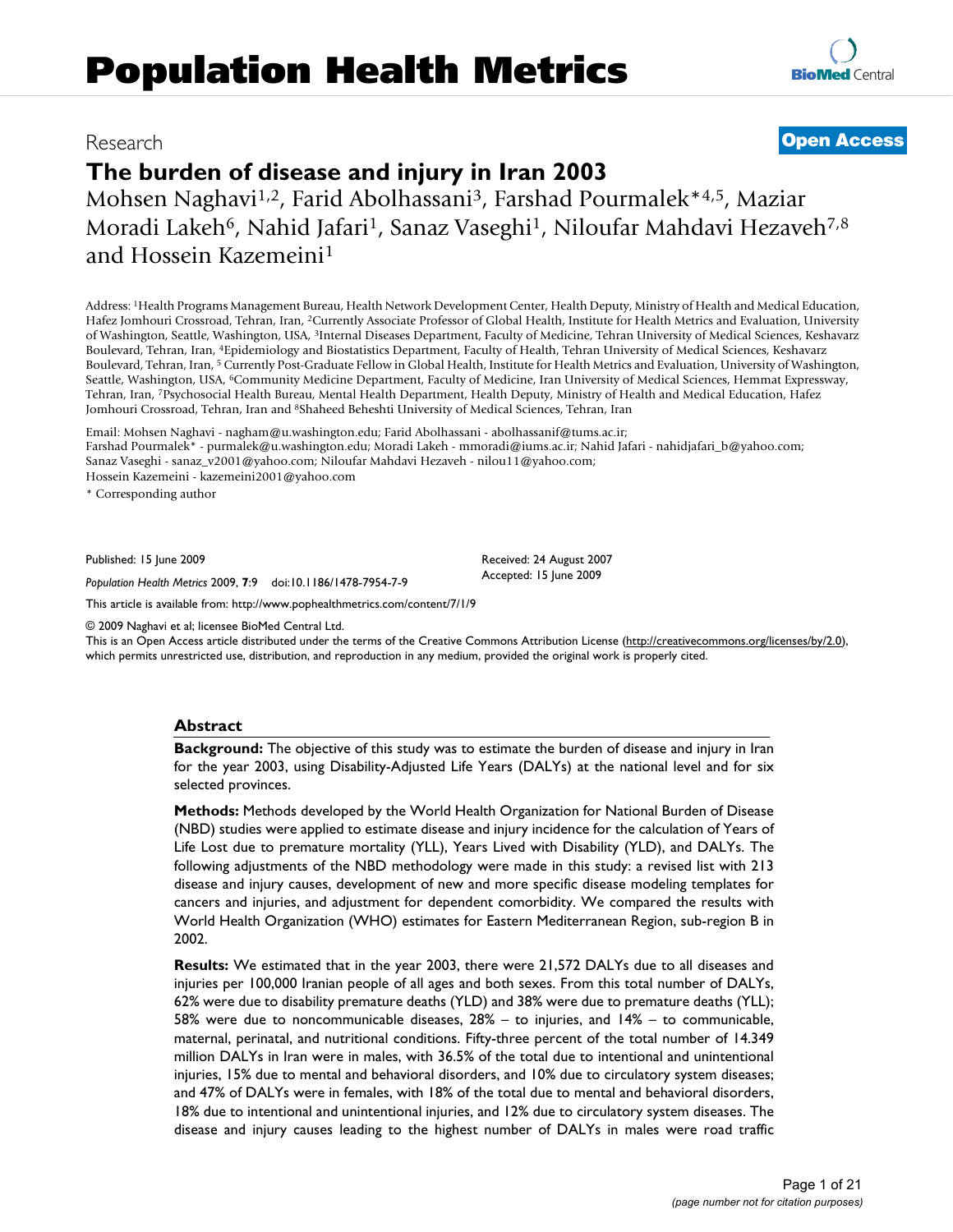accidents (1.071 million), natural disasters (548 thousand), opioid use (510 thousand), and ischemic heart disease (434 thousand). The leading causes of DALYs in females were ischemic heart disease (438 thousand), major depressive disorder (420 thousand), natural disasters (419 thousand), and road traffic accidents (235 thousand). The burden of disease at the province level showed marked variability. DALY estimates by Iran's NBD study were higher than those for EMR-B by WHO.

**Conclusion:** The health and disease profile in Iran has made the transition from the dominance of communicable diseases to that of noncommunicable diseases and road traffic injuries. NBD results are to be used in health program planning, research, and resource allocation and generation policies and practices.

#### **Background**

This paper presents the main findings of the first National Burden of Disease (NBD) study in Iran, which was conducted for the year 2003 by the Health Programs Management Bureau of the Ministry of Health and Medical Education (MOHME) in collaboration with other departments of the Health Deputy of MOHME and Universities of Medical Sciences, with the support of the Eastern Mediterranean Regional Office (EMRO) of the World Health Organization (WHO), and senior consultancy by Professor Alan D. Lopez, Head of the School of Population Health at the University Queensland. We adopted the methodology described by WHO for conducting NBD studies to calculate Years of Life Lost due to premature mortality (YLL), Years Lived with Disability (YLD), and Disability-Adjusted Life Years (DALYs) for more than 200 disease and injury causes and 27 risk factors, as well as Health-Adjusted Life Expectancy (HALE), for the year 2003 [1]. DALYs were estimated at the national level as well as for six selected provinces individually. The results of healthy life expectancy and burden of risk factors estimation are presented elsewhere.

The history of the first Iranian National Burden of Disease, Risk Factors, and Healthy Life Expectancy (IRNBD) study goes back to a preliminary study of the burden of disease (BOD) in three provinces in 2002. The literature on burden of disease and other countries' experiences with national burden of disease studies, as well as the dialogue and advocacy about BOD in scientific and policy circles in Iran, resulted in the inclusion of these results in health policy making, as reflected in the "Law of the Fourth Economic, Social, and Cultural Development Plan of the Islamic Republic of Iran" [2]. Using the available human resources and data, and developing other necessary capacities, the National Burden of Disease Study in Iran began in 2003 and continued until late 2005. The study's team included more than fifty epidemiologists, demographers, and social medicine and clinical specialists, as well as more than ten collaborating research centers and organizations. The study's methodology, protocol, and results were published in Farsi and shared with stakeholders through presentations and publications [3].

Summary Measures of Population Health (SMPH) that describe health gaps and health expectancies reflect the attempt to measure health and make WHO's definition of health which was introduced in the 40 s operationally measurable and comparable in a global context. As populations go through the demographic, epidemiologic, and health transitions, conventional mortality measures progressively fail to fully reflect the quantity of ill health and its impact on population health. One major cause for this is the shift of populations' disease profile from the dominance of communicable, maternal, perinatal, and nutritional conditions to noncommunicable diseases, which lead to more non-fatal health outcomes as compared with their contribution to mortality. New Summary National Burden of Disease studies, which describe the level of population health with HALE, and the burden of disease with DALYs form part of a broader framework that aims at Health System Performance Assessment (HSPA) [4]. In addition to the level of population health (HALE) and health problems (DALYs), the equity in the distribution of population heath has been estimated in the HSPA framework for Iran in a collaborative study by MOHME, WHO, and the Epidemiology and Biostatistics Department, School of Public Health, Tehran University of Medical Sciences [5].

The overall objective of the first National Burden of Disease Study in Iran was to provide quantitative estimations of the burden of death and disability, their determinants, and the average level of population health. The ultimate goal of the study was to provide evidence to inform health policy making, in order to guide priorities in health intervention program planning, health and biomedical research, and resource generation and expansion.

#### **Methods**

We used the NBD methodology recommended by WHO to compute years of life lost due to premature mortality (YLL), years lived with disability (YLD), and disabilityadjusted life years (DALYs); the GBD 1990 values of  $C =$ 0.1658 and  $\beta$  = 0.04 were used for standard age weighting, and a discount rate of  $R = 0.03$  – for health gain in the future. C is an adjustment constant that ensures the equal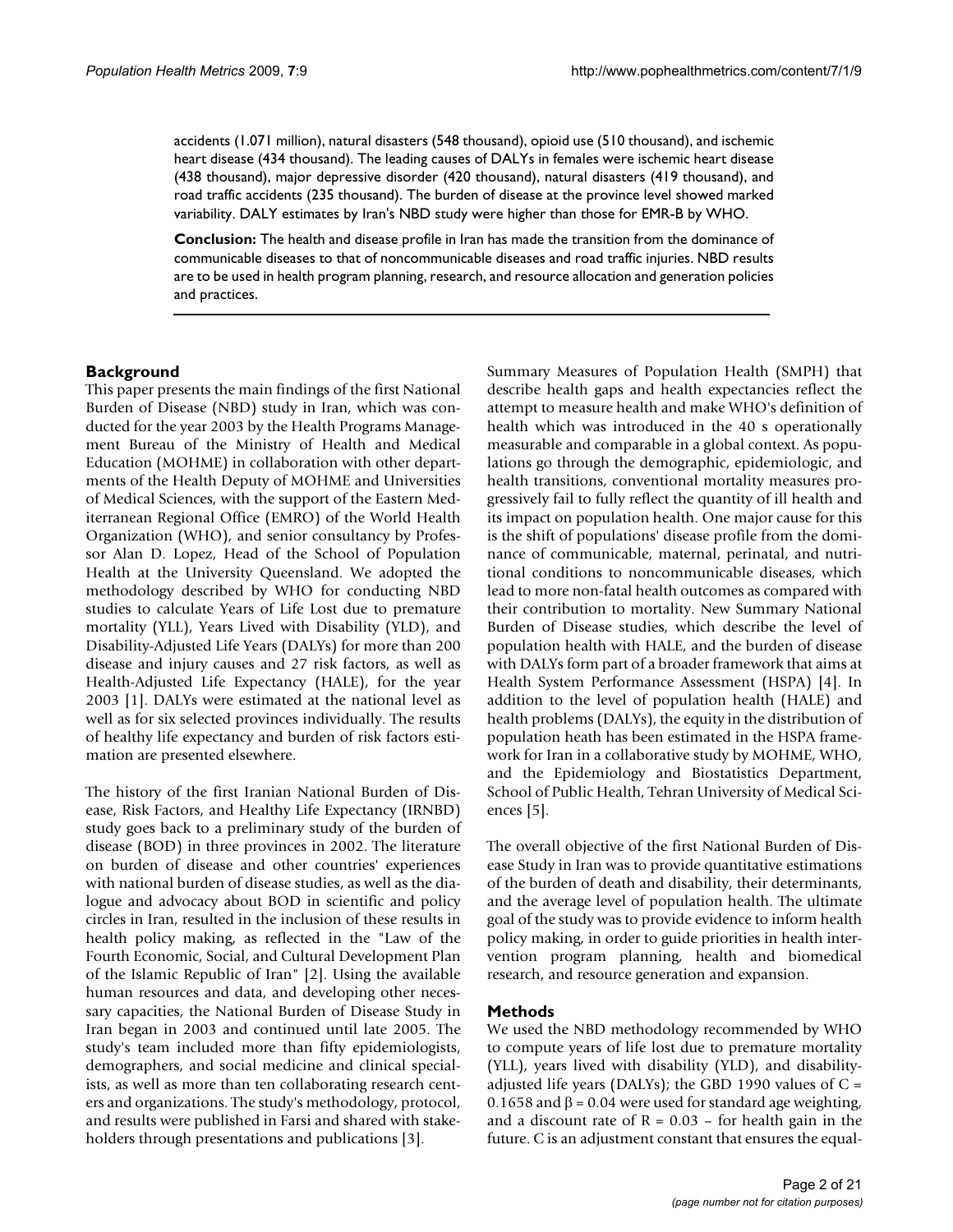ity of total burden in the GBD 1990 with and without age weighting,  $\beta$  determines the importance of age weights, and R discount rate adjusts for health gains or losses in the future [1]. Similar methods were used to estimate the disease burden for six provinces separately (Hormozgan, East Azerbaijan, Khorasan, Bushehr, Yazd, and Charmahal & Bakhtiary). These provinces were selected based on their prior capacities for organizational change within the context of the Health Sector Reform project funded by the World Bank and commissioned by the World Health Organization, and also on their various geographical locations in Iran with different levels of socioeconomic and health development. Data sources and adjustments to the NBD methods are described below. Specific departures from the GBD methodology are presented first, i.e. cause list expansion, cancer burden estimation, comorbidity adjustment for injuries, disability weights derivation, and development of BOD management software.

#### *Choosing the diseases*

We modified the GBD list of diseases, taking into consideration Iran's epidemiological circumstances for inclusion and exclusion of detailed disease causes. For instance, more than ten diseases (like yellow fever and trypanosomiasis) that do not exist in Iran were excluded and a few diseases of epidemiological or social importance in the country (e.g. thalassemia and brucellosis) were added to the list. The list was finally ordered by ICD-10 codes [6]. Systematic discussion with health policy makers, highlevel managers, researchers, and clinical specialists ensured that no disease or injury cause with epidemiological, economic, social, political, or clinical importance at the population level was missed from the list. The detailed list of causes selected for the IRNBD is provided in the Additional file 1.

#### *Disease-specific modeling templates*

Cancers and injuries were modeled with disease-specific templates (described below). Three other disease groups, namely perinatal and maternal conditions, and congenital malformations and chromosomal abnormalities were also modeled without using the DISMOD software. Most of the perinatal conditions, congenital malformations and chromosomal abnormalities manifest at birth and need early treatment or correction. They lead to high mortality or lifetime disabilities and do not occur during any other period of life. Maternal conditions have similar characteristics and only occur during pregnancy or shortly after delivery. In fact, the dominant measure of their frequency is incidence, whereas it is reasonable to use prevalence to measure their long-term complications.

#### *Cancer*

Given the incompleteness of cancer survival information, the model described by Mathers et al. [7] was used to model the cancer survival and complete the parameters needed for the epidemiological modeling of cancer and assessing their internal consistency, using the cancer registry and death registry information. A specific disease modeling template software, called "CANMOD", was developed for cancers, based on specific mortality rates from both the cancer and death registries in 2003, as well as on other sources of national and international information on cancer prevalence, incidence, and survival. This disease-specific template set the internal consistency for information from the above two sources of mortality rates along with cancer survival rates. Incidence and survival rates for cancer patients were obtained using the age-specific incidence rates estimated based on survival and mortality rates from the cancer registry. The obtained incidence rates were used for the calculation of incidenceto-mortality ratios. If these ratios were not compatible with rates deemed plausible for Iran's setting, the survival rates were gradually changed to reach such plausibility. Survival information was fitted to a Weibull distribution for all ages. Using the available data, the proportions of patients entering each possible state in the natural history of different types of cancers were calculated (i.e. A1. Diagnosed and under treatment, A21. Controlled, A22. Treated premetatstatic, B1. Untreated premetatstatic, B2. Metastatic, B3. Terminal). Then using the incidence rate, the number of patients entering each state was obtained. Using the average duration and disability weight of each state, YLDs were calculated for all states and the results summed up for that specific cancer. For assessing the internal validity of the model for each cancer, the incidence rate obtained from the model was checked against the incidence rate from the cancer registry. Given the higher coverage of the death registry as compared with the cancer registry, the model was valid if the model-based incidence was higher than the cancer registry-based incidence. The resulting burden was also compared with the burden estimated for EMR-B and the GBD for assessing the external validity of estimates.

#### *Injuries*

A specific model was developed for calculating the disability weight of multiple trauma patients. Individual-level data for 13,400 hospitalized trauma patients from twelve provinces studied in July to October 2003, covering a population of 9.6 million [8] were used to calculate the YLL and YLD, along with the disability weight taking into account the comorbidity. Disability durations and weights were adopted from the GBD and Victorian BOD studies [9,10]. In patients who suffered an accident and in fact the "coincidence" of multiple simultaneous injuries, comorbid disability weights were calculated through the following steps for each individual: (A) the injuries were rank ordered according to their ascending value of duration; (B) a "common disability weight" for *i* coincident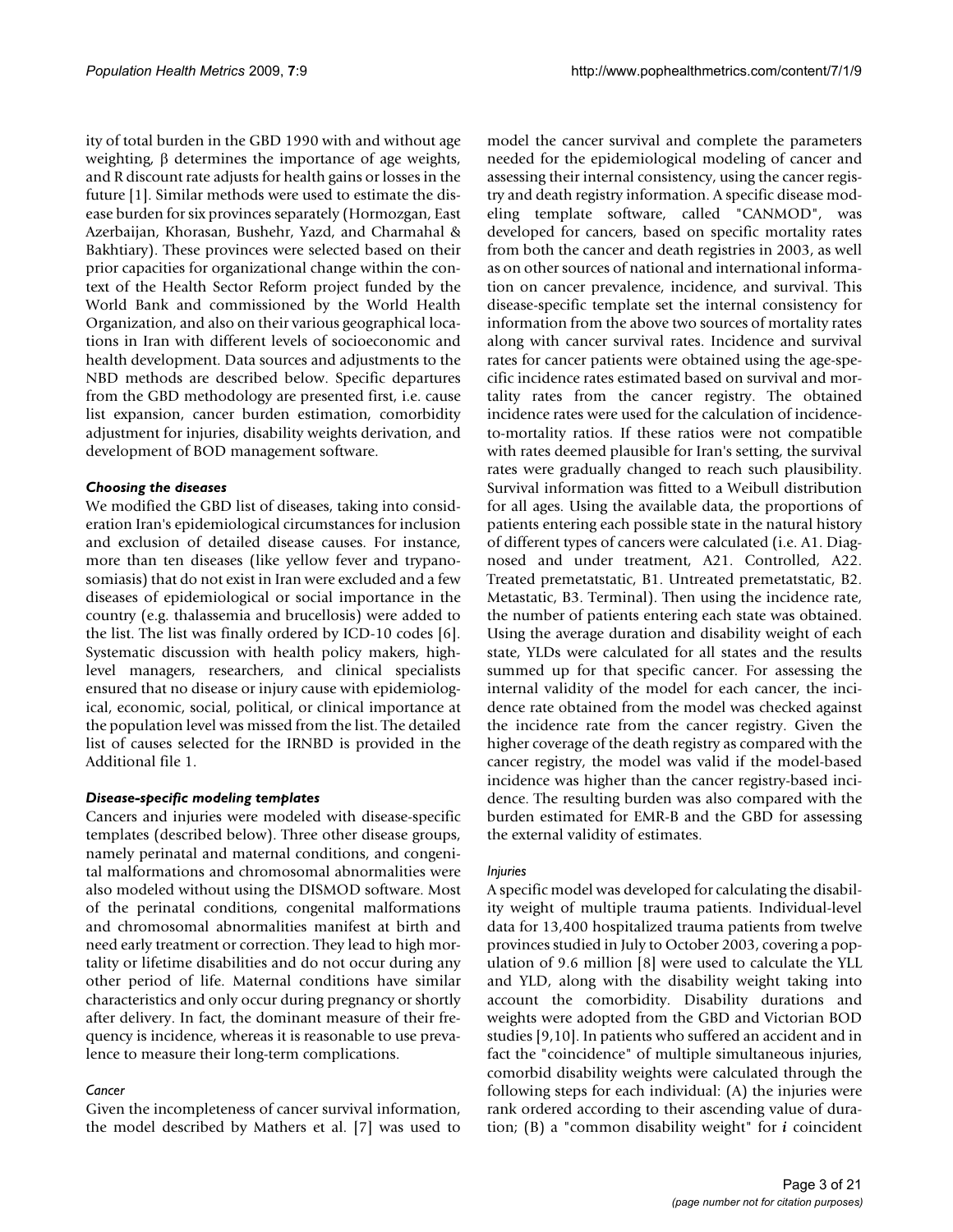injuries was calculated using the following formula, which is the general formula for the multiplicative model:

Common DW(1, *i*) = 
$$
1 - \prod_i (1 - DW_i)
$$

where DW<sub>1</sub> through DWi are the disability weights for the longest through shortest duration injuries; (C) then for the time interval in which the injury of shortest duration had healed but the other two continued to coexist, another common disability weight was calculated as:

Common DW DW DW DW (,) ( ( )\* ) 12 1 1 2 = +− 1

The above two formulae are adopted from the formulae used for correction for independent comorbidity between major condition groups in calculation of prevalencebased YLD [1,4]. (D) And for the last time interval in which only the longest duration injury continued to exist, only the disability weight of this injury, "Common DW  $_{(1,1)}$ " = DW  $_{(1)}$ , was taken into account. In situations where more than three injuries had occurred at the same time, a similar calculation method was used. (E) Eventually, the time interval with three coexistent injuries was multiplied by "Common DW  $_{(1,3)}$ " the time interval with two concurrent injuries was multiplied by "Common DW  $_{(1,2)}$ ," the last time interval with only the injury with the longest duration was multiplied by "Common DW  $_{(1,1)}$ " = DW  $_{(1)}$ , and YLD was summed for the whole time interval with multiple injuries. The maximum number of comorbid disabilities in this template was five, since patients with six or more concurrent disabilities were extremely rare. Accidents and injuries not leading to hospitalization but resulting in emergency department care or outpatient services were included. Only the trivial injuries managed by the injured persons without receiving any healthcare services were not included. We assumed that the YLD rates for multiple trauma derived from this sample of 13,400 patients from twelve provinces studied for four months of the year 2003 were generalizable to the whole population of Iran in that year, since the variability of these YLD rates should have been low during the year and across all provinces.

#### *Disability weights*

Disability weights for disease and injury causes in the GBD list [9] were adopted. For other disease and injury causes in our list but not in the GBD list, weights were adopted from the Dutch Disability Weights Group [11]. For 86 causes in our list and not in either the GBD or the Dutch list, we used a Delphi method for obtaining the disability weights through specialists' opinion [12]. The list of these causes, along with the GBD and Dutch lists of causes (without the disability weights) was given to a number of relevant clinical specialists (members of the

specialty and subspecialty national boards). The specialists were asked to identify those causes in the GBD and Dutch lists, to which the disability profile of each of the above-mentioned 86 causes was most similar. The most frequent responses were extracted. The specialists were then asked about the disability weight that they would assign for each cause, given the summary results of the first round, and the average weights were drawn. Finally, the list of 86 causes and their mean given disability weights was presented to the respondents for the finalization of the disability weights, taking into consideration the average weights, their own individual responses, and their clinical judgment about the similarity of disability profiles. Furthermore, the respondents were asked to identify any sex and age differences in weights, if applicable. Disability weights for all causes in the GBD and IRNBD studies are provided [see Additional file 2].

#### *Burden of disease management software*

There were 213 disease and injury causes for which epidemiological disease modeling was performed, each of these causes had more than five spreadsheet files on average, and there were many other spreadsheet files based on templates for YLL and DALY calculations. Thus, a "Burden of Disease Management" software using Access and Excel was developed to contain, relate, and manage all the input data, intermediate calculations, and output results for DALY estimation. This software also contained the prevalence-based YLD estimation sheets, which were used for the estimation of healthy life expectancy.

#### *Population estimation*

The population of Iran in 2003 was estimated by age group and sex (using the last census from 1996). The following formula was used for estimating the population at age x in each sex separately:

$$
P_{(x+1,t+1)} = [P_{(x,t)} * S_x] + I_x - O_x
$$

in which  $P_{(x+1, t+1)}$  is population at age  $(x+1)$  in one year after the reference year,  $P_{(x, t)}$  is population at age *x* in year *t* or the reference year,  $S_x$  is the survival probability from age *x* to  $(x+1)$ ,  $I_x$  is the number of immigrants of age *x*, and  $O_x$  is the number of emigrants of age *x*. The baseline population for age zero was the number of births in year *t*. The age-specific fertility rates were multiplied by the population of women between the time intervals 1996–2001 and 2001–2006, and then multiplied by a proportion of 0.488 to obtain the number of female births and by 0.512 to obtain the number of male births. The population in fiveyear groups (starting from 0–4 years) was estimated using the survival probabilities from birth to six months or to 2.5 years and in a similar way for n-year age groups. In this way, populations of all age-sex groups were estimated for the reference year 2003.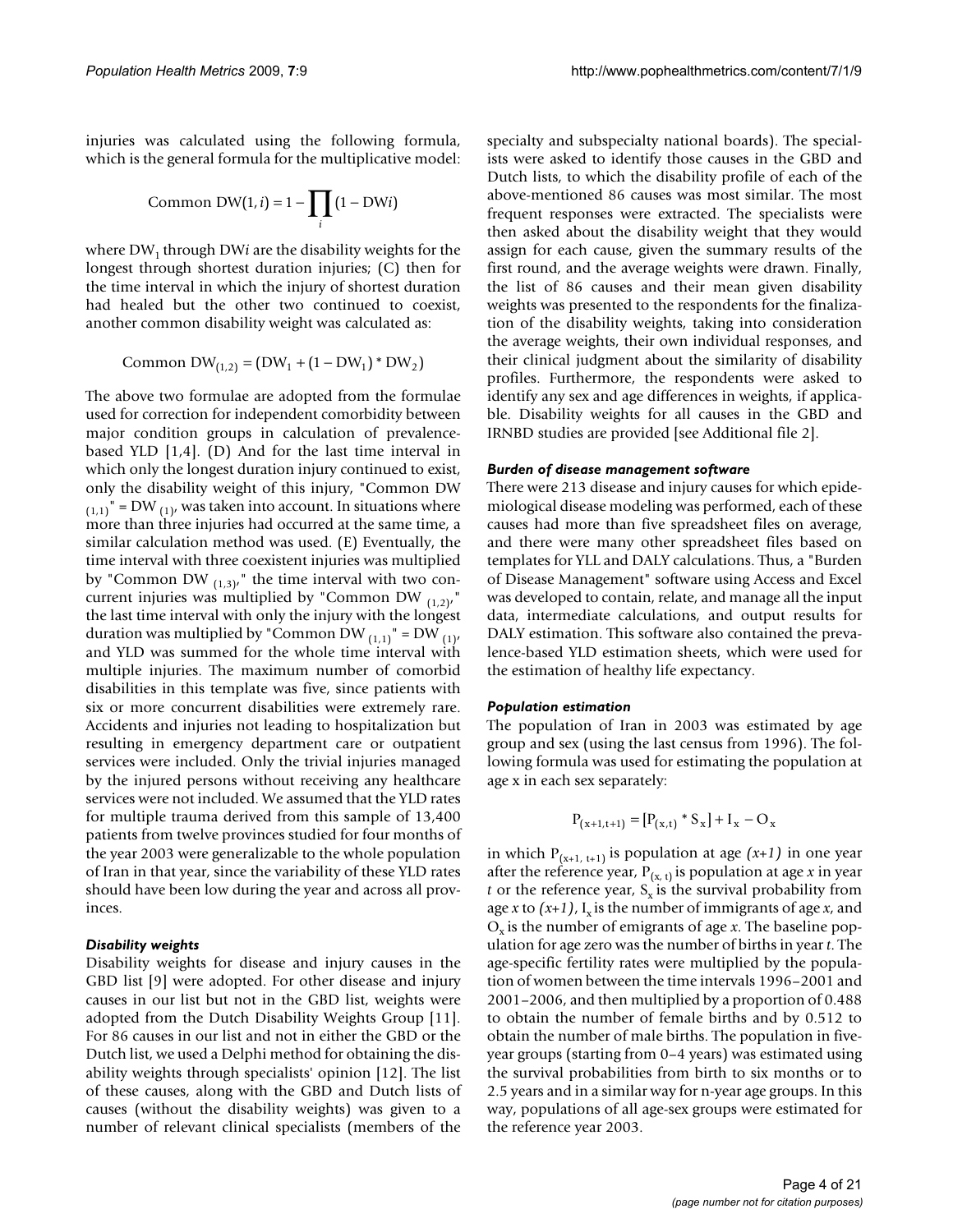#### *Mortality and YLL*

For the estimation of mortality rates and YLL, data from the national death registry of MOHME [13] were used and garbage codes were redistributed. The death registration system of Iran's MOHME covered four provinces in 1999, and 23 out of Iran's 28 provinces in 2003 with a population of 48,379,552 (i.e. 73% of the national population of 66,518,224). Deaths and population data from these 23 provinces were used for the estimation of mortality rates, YLL, and also total life expectancy and healthy life expectancy. The system extended its coverage to 29 out of 30 provinces in 2005, and full national coverage will be achieved in 2008. Iran's death registration system has been described as "a good example" of "a system of death registration with medical information on the cause of death" [14], developed in recent years in order to capture the necessary mortality data, following the publication of the initial results of the GBD study. For Iran, District Health "Networks" deliver inpatient and outpatient health care in governmental hospitals and outpatient service delivery points, and supervise service delivery by other sectors. The District Health Department (DHD) is part of the District Health Network and is primarily responsible for preventive and primary health care services. The DHD is the most peripheral structural and functional unit of the District Health System and is responsible for gathering death data in coordination with the Civil Registration Organization. Since 1998, a single unified death certificate is being used, which is legally required to be issued by a physician for interment. This form is compatible with the ICD-10 and identifies the immediate, intermediate, and underlying causes of death for all ages, and four causes of stillbirths and deaths before the seventh day of life (maternal immediate, maternal underlying, fetal immediate, and fetal underlying causes). Since 1998, all physicians are being trained on how to fill out this form as a part of their compulsory continued medical education. In special cases, death certificates need to be issued by the Forensic Medicine Organization. DHD uses five sources of death data for death certificates: (1) district hospital(s), (2) cemeteries, (3) Forensic Medicine Organization, (4) service delivery points of DHD, and (5) complementary sources such as the clergy and voluntary health workers that become aware of any deaths. Using a software package specifically designed for this purpose, data are compiled and checked for duplicate entries at the district level, sent to the province center on a monthly basis, and finally processed at the national level for correction of any residual duplication and redistribution of garbage codes for cause of death. The primary criterion for registration of death locality is the place of usual residence. The software does not permit entry of impossible causes of death (like maternal causes for males) and prompts for investigation of improbable causes (like maternal causes in females younger than ten years), by checking hospital records or verbal autopsy information [13]. The mechanism for mortality data quality assurance involves a number of factors and measures. These factors which are incorporated in the death registration system of MOHME include: (1) Using multiple sources of data to minimize missing of deaths, (2) Establishment of a uniform death certificate throughout the country, (3) Provision of the necessary training for the assignment of one correct cause to a case of death, (4) Provision of training and guidelines for the assignment of a cause of death to a disease or injury cause using the ICD list of causes modified for the epidemiological situation of Iran, and (5) Preventing the assignment of garbage codes to death cases. The training of physicians on correct completion of death certificates is crucial for achieving goals 3 to 5 above [13]. The sources of population estimates for the death data system for urban areas were the baseline population of the 1996 census, population growth rate resultant from comparison of the 1986 and 1996 censuses, and adoption of the arithmetic progression intercensal method, at the district and province levels. In rural areas, annual census conducted by health houses and mobile outreach teams of the health network provide the population data. Eleven garbage codes for cause of death were redistributed to the registered causes in the same age-sex group, within the same ICD-10 chapter or in other chapters depending on the nature of the garbage code. For example, "heart failure" was redistributed among some of the circulatory and respiratory disease chapters, or "other ill-defined and unknown causes of mortality" was redistributed among all causes. Table 1 shows the redistribution methods for the eleven garbage codes and the relative frequency of these codes. The proportion of garbage codes in Iran's death registry was 17%, 20%, and 24% of the total deaths in 2003, 2002, and 2001 respectively [13]. The two assumptions, stable population and no migration, required for the Brass Growth-Balance and Bennett-Horiuchi methods of death under-registration correction [1] did not hold true for Iran's population. Its total fertility rate dropped from 5.5 in 1990 to 2 in 2003 [15]. We applied the Bennett-Horiuchi method using the 1996 and 2006 census data, and the resultant values of the Synthetic Extinct Generation were 1.35 to 1.05 for males between the ages of 0 and 75, and 1.20 to 1.05 for females in the same age range. This problem was traced to originate from the population by age figures from the above-mentioned censuses. The 0–4 year age group not only had no deaths during the intercensal years, but also experienced a 550 thousand increase according to census data. Similar problems were found with other age groups. Instead, we used death data from the Civil Registration Organization for estimation of under-registration in MOHME's death registration system.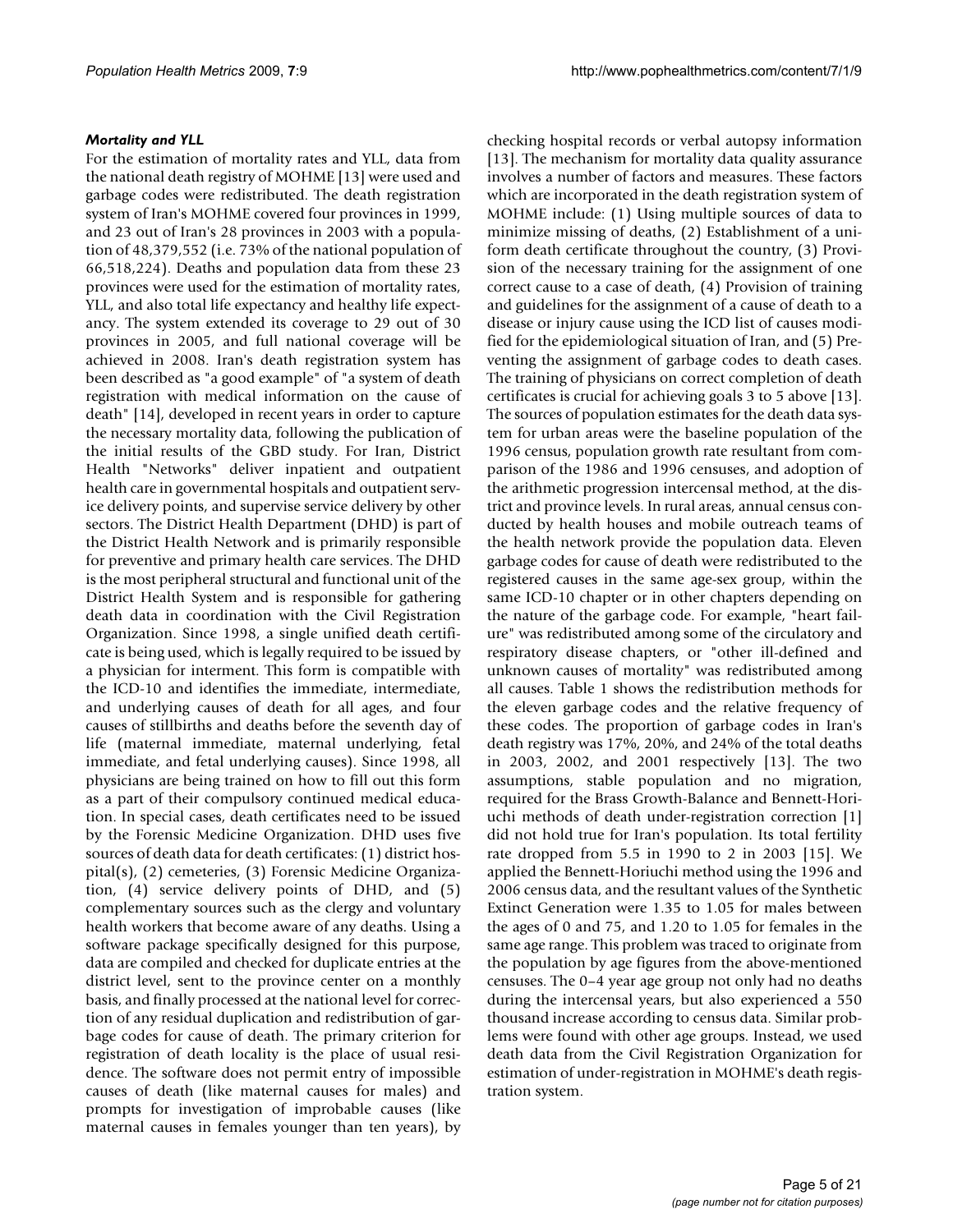#### **Table 1: Redistribution methods for garbage codes of death, Iran 2003**

| Garbage code<br>(% all causes) (% garbage codes)  | <b>Redistribution method</b>                                                                                                                                                                                                                                                                                                                                                                                                                                                                                                                                                                                                                                                                                                                                                                                                                                                                                                                                                                                                                                                                                                                                                                                                                                                                                                                                                             |
|---------------------------------------------------|------------------------------------------------------------------------------------------------------------------------------------------------------------------------------------------------------------------------------------------------------------------------------------------------------------------------------------------------------------------------------------------------------------------------------------------------------------------------------------------------------------------------------------------------------------------------------------------------------------------------------------------------------------------------------------------------------------------------------------------------------------------------------------------------------------------------------------------------------------------------------------------------------------------------------------------------------------------------------------------------------------------------------------------------------------------------------------------------------------------------------------------------------------------------------------------------------------------------------------------------------------------------------------------------------------------------------------------------------------------------------------------|
| Senility<br>(8%) (49%)                            | Within each age group above 59 years and in both sexes, redistributed among 5 following<br>groups proportional to size of registered deaths: (1) Infectious and parasitic diseases:<br>tuberculosis (pulmonary and extrapulmonary), other diarrheal disease, typhoid fever, other<br>intestinal infections, viral hepatitis, sexually transmitted diseases, viral hemorrhagic fevers,<br>hydatid cyst, anthrax, other infectious and parasitic diseases; (2) Diseases of the blood and<br>blood-forming organs and certain disorders involving the immune mechanism: anemias, other<br>diseases of blood and blood-forming organs; (3) Unintentional injuries: all causes except<br>transport accidents, burns, and drowning; (4) Intentional self-harm: only suicides with<br>chemicals, drugs, opium, and homicide; (5) All causes within the following chapters: neoplasms;<br>endocrine, nutritional and metabolic diseases; mental and behavioral disorders; diseases of the<br>nervous system; diseases of the circulatory system; diseases of the respiratory system;<br>diseases of the digestive system; diseases of the skin and subcutaneous tissue; diseases of the<br>musculoskeletal system and connective tissue; and diseases of the genitourinary system. Death<br>registration software does not permit entry of senility for persons younger than 60 years of<br>age. |
| Unspecified causes of death (4%) (27%)            | Within each age and sex group, redistributed among registered causes proportional to size of<br>registered deaths for each cause.                                                                                                                                                                                                                                                                                                                                                                                                                                                                                                                                                                                                                                                                                                                                                                                                                                                                                                                                                                                                                                                                                                                                                                                                                                                        |
| Heart failure<br>(1%) (8%)                        | Within each age and sex group, redistributed between 2 ICD-10 chapters proportional to size<br>of their registered deaths: (1) Some diseases of the circulatory system, and (2) Some diseases<br>of the respiratory system.                                                                                                                                                                                                                                                                                                                                                                                                                                                                                                                                                                                                                                                                                                                                                                                                                                                                                                                                                                                                                                                                                                                                                              |
| 'Under investigation' (0.7%) (4%)                 | Within each age and sex group, redistributed among registered causes proportional to size of<br>registered deaths for each cause.                                                                                                                                                                                                                                                                                                                                                                                                                                                                                                                                                                                                                                                                                                                                                                                                                                                                                                                                                                                                                                                                                                                                                                                                                                                        |
| Septicemia<br>$(0.5\%) (3\%)$                     | Within each age and sex group, redistributed among 6 ICD-10 chapters proportional to size of<br>their registered deaths: (1) Infectious and parasitic diseases, (2) Some diseases of the digestive<br>system, (3) Some of the neoplasms, (4) Some diseases of the respiratory system, (5) Some of<br>the conditions originating in the perinatal period, and (6) Some of the causes related to<br>pregnancy, childbirth, and the puerperium.                                                                                                                                                                                                                                                                                                                                                                                                                                                                                                                                                                                                                                                                                                                                                                                                                                                                                                                                             |
| Unspecified neoplasms                             | Within each age and sex group, redistributed among the neoplasms chapter proportional to                                                                                                                                                                                                                                                                                                                                                                                                                                                                                                                                                                                                                                                                                                                                                                                                                                                                                                                                                                                                                                                                                                                                                                                                                                                                                                 |
| $(0.5\%) (3\%)$                                   | size of registered deaths for each code.                                                                                                                                                                                                                                                                                                                                                                                                                                                                                                                                                                                                                                                                                                                                                                                                                                                                                                                                                                                                                                                                                                                                                                                                                                                                                                                                                 |
| Other ill-defined and unknown causes of mortality | Within each age and sex group, redistributed among registered causes proportional to size of                                                                                                                                                                                                                                                                                                                                                                                                                                                                                                                                                                                                                                                                                                                                                                                                                                                                                                                                                                                                                                                                                                                                                                                                                                                                                             |
| (0.4%) (2%)                                       | registered deaths for each cause.                                                                                                                                                                                                                                                                                                                                                                                                                                                                                                                                                                                                                                                                                                                                                                                                                                                                                                                                                                                                                                                                                                                                                                                                                                                                                                                                                        |
| Mental retardation                                | Within each age and sex group, redistributed among registered causes proportional to size of                                                                                                                                                                                                                                                                                                                                                                                                                                                                                                                                                                                                                                                                                                                                                                                                                                                                                                                                                                                                                                                                                                                                                                                                                                                                                             |
| $(0.2%)$ (1%)                                     | registered deaths for each cause.                                                                                                                                                                                                                                                                                                                                                                                                                                                                                                                                                                                                                                                                                                                                                                                                                                                                                                                                                                                                                                                                                                                                                                                                                                                                                                                                                        |
| Suspected homicide                                | Within each age and sex group, redistributed among registered causes proportional to size of                                                                                                                                                                                                                                                                                                                                                                                                                                                                                                                                                                                                                                                                                                                                                                                                                                                                                                                                                                                                                                                                                                                                                                                                                                                                                             |
| $(0.2%)$ (1%)                                     | registered deaths for (1) Unintentional and intentional self-harm, and (2) Assault.                                                                                                                                                                                                                                                                                                                                                                                                                                                                                                                                                                                                                                                                                                                                                                                                                                                                                                                                                                                                                                                                                                                                                                                                                                                                                                      |
| Convulsions (epilepsy excluded)                   | Within each age and sex group, redistributed among registered causes proportional to size of                                                                                                                                                                                                                                                                                                                                                                                                                                                                                                                                                                                                                                                                                                                                                                                                                                                                                                                                                                                                                                                                                                                                                                                                                                                                                             |
| $(0.2%)$ (1%)                                     | registered deaths for each cause.                                                                                                                                                                                                                                                                                                                                                                                                                                                                                                                                                                                                                                                                                                                                                                                                                                                                                                                                                                                                                                                                                                                                                                                                                                                                                                                                                        |
| Sudden Infant Death Syndrome (without autopsy)    | Within the same age group and both sexes, redistributed among all causes proportional to size                                                                                                                                                                                                                                                                                                                                                                                                                                                                                                                                                                                                                                                                                                                                                                                                                                                                                                                                                                                                                                                                                                                                                                                                                                                                                            |
| $($ < 0.00 l %) $($ < l %)                        | of registered deaths for each code.                                                                                                                                                                                                                                                                                                                                                                                                                                                                                                                                                                                                                                                                                                                                                                                                                                                                                                                                                                                                                                                                                                                                                                                                                                                                                                                                                      |

#### *Morbidity and YLD*

For the estimation of disease incidence rates and YLD, epidemiological disease modeling was performed for 213 disease and injury causes, mostly using the DISMOD II software [16]. For a number of disease groups (namely injuries, perinatal conditions, congenital malformations and chromosomal abnormalities, maternal conditions, and neoplasms), epidemiological disease modeling was performed using modeling templates developed specifically for this study. Systematic reviews of all sources of data and epidemiological and clinical studies containing information on the needed inputs for disease modeling were conducted in collaboration with clinical medicine specialists. The following sources of information on the epidemiology of diseases in Iran were used for epidemiological disease modeling: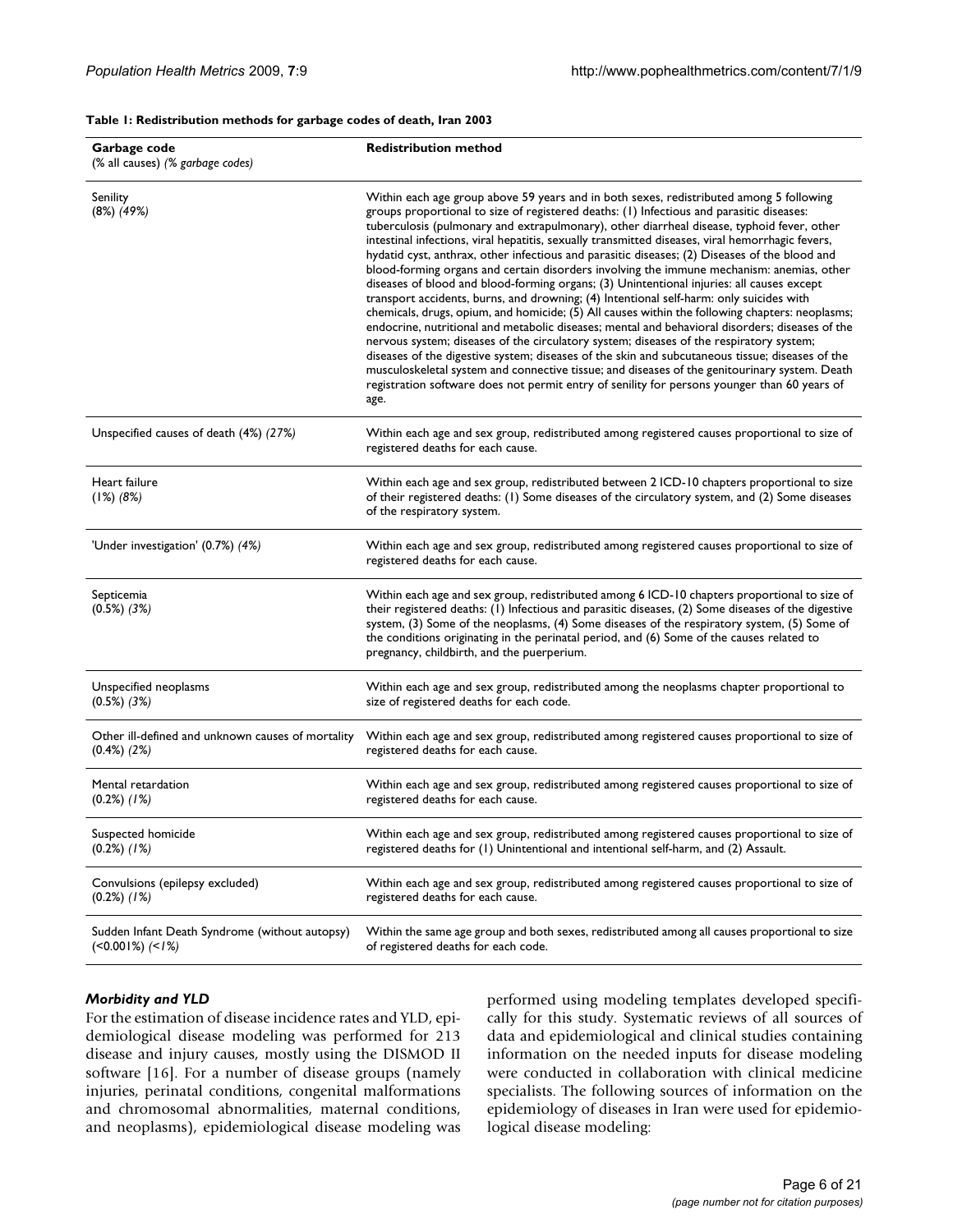(1) Disease Surveillance System: The surveillance system has complete coverage for a number of infectious diseases such as polio, measles, and Crimean-Congo Hemorrhagic Fever. For others with incomplete coverage, e.g. HIV, malaria, and tuberculosis, estimates of surveillance system coverage were used to find the actual number of cases.

(2) Cancer Registry: Almost all sites of cancer are covered by the cancer registry system, which is based primarily on pathology reports, and therefore does not provide good coverage for sites that are not routinely biopsied, such as the central nervous system, lung, and pancreas [17]. Given the incomplete coverage for some cancer cites, a specific modeling approach described above was used for modeling cancer dynamics.

(3) Hospital Disease Registries: Hospital registries were used for diseases that require surgery, such as inguinal hernia, cholecystitis, and cholelithiasis. In most provinces, hospital disease registries for such diseases have nearcomplete coverage. The Iranian health services utilization study of 2002 [18] showed that with an average waiting time of three days for all inpatient needs, 90% of the cases where hospitalization was necessary resulted in hospitalization within the same province where the cases originated, while 10% were moved to a hospital in a different province. Therefore, a correction factor of 1.11 was used for data from hospital registries for such diseases. We added the cases to the provinces of origin and subtracted them from the provinces they went to.

(4) Representative National Surveys. Most surveys use structured interviews based on questionnaires, with clinical examination and paraclinical measurements where necessary, including anthropometric measurements, Decayed-Missing-Filled teeth, or blood and urine biochemistry. The main diseases in this category were mental and behavioral diseases including opioid use, malnutrition and micronutrient deficiencies including anemias, oral conditions, and some of the maternal and perinatal conditions. The most important surveys were 'Study of Health and Disease' [19], 'Profile of Population and Health: Demographic and Health Survey (DHS)' [20], 'Profile of Child Nutrition in Provinces' [21], 'National Study of Micronutrients' [22], 'Epidemiological Survey of Psychiatric Disorders in Iran' [23], 'The Epidemiological Study of Drug Abuse in Iran' [24], and 'Integrated Monitoring and Evaluation System for Reproductive Health Programs' [25].

(5) Subnational and Local Studies, results of which could be generalized to the national level, e.g. the COPCORD Study (Community Oriented Program for Control of Rheumatic Diseases) [26], Isfahan Healthy Heart Study [27], Persian Gulf Healthy Heart Study [28], Tehran Eye Study [29], and Epidemiologic Study of Injuries due to External Causes in Iran [8].

#### *Residual YLD estimation*

Since YLLs are calculated for all registered deaths, but YLDs are not estimated for rare disease and injury causes, if the residual YLDs are not estimated, the DALY estimates will be biased towards over-representation of YLL. In comparison with the GBD disease list, our more comprehensive list of disease and injury causes already leads to lower burden left in residual areas. The residual YLD for each group was estimated using the YLD/YLL ratio for specified conditions in the group.

#### *Burden estimation at province level*

The same methods were used for estimation of YLL, YLD, and DALY at the province level, using input data from studies many of which were applicable at the province level. The 6 selected provinces were the provinces in which the Health Sector Reform (HSR) projects of MOHME supported by WHO and the World Bank in Iran were being implemented as pilot projects, to be extended to the whole country later. These provinces where chosen based on their prior capacities for organizational change in health sector and taking into consideration the fact that they should represent the provinces with relatively higher and lower levels of socio-economic and health development.

#### *Regional comparisons*

Burden of disease estimates from this study were compared with the revised Global Burden of Disease 2002 estimates for the Eastern Mediterranean Region (EMR) and its sub-region B (EMR-B) [30] for relative magnitude of DALY rates and rankings of the leading causes of burden.

#### **Results**

Detailed tabulations of deaths, YLL, YLD, and DALYs for the 213 causes included in the IRNBD, classified by GBD and ICD groups, age, and gender are provided in the Additional file 1. Below we report the key findings for the burden of disease and injury (DALYs); the mortality burden due to premature deaths (YLL); and the disability burden due to non-fatal health outcomes (YLD), along with regional comparisons, and burden of disease estimates for six provinces.

#### *(A) Leading causes of DALYs*

The burden of disease and injury resulting from premature deaths and disability was estimated as a total of 14.3 million DALYs in 2003, comprised of 8.8 million years lived with disability (YLD) and 5.5 million years lost due to premature death (YLL), or 62% and 38% of total DALYs respectively. Rates per 100,000 people were 21,572 for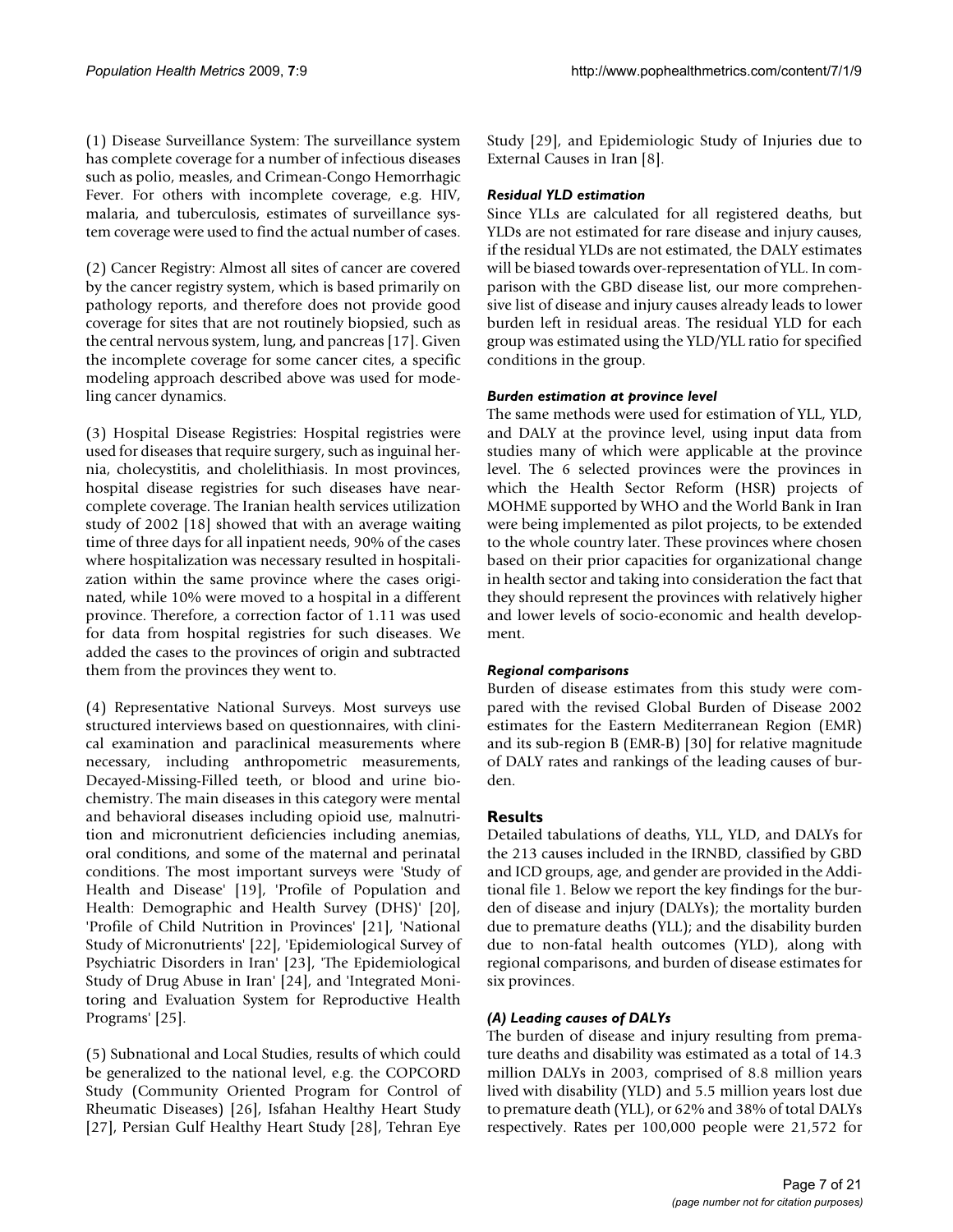DALYs, 13,271 for YLD, and 8,301 for YLL. Noncommunicable diseases (group II of GBD) caused 58% of the total number of DALYs, injuries (group III of GBD) caused 28%, and communicable, maternal, perinatal, and nutritional conditions (group I of GBD) caused the remaining 14%. The three disease groups causing the highest DALY rates in all ages and both sexes were injuries (28% of the total), mental and behavioral disorders (16%), and circulatory system diseases (10%) (see figures 1 and 2). Table 2 shows YLL, YLD, and DALY rates for the three GBD groups. Table 3 shows the 20 top disease groups with the highest mortality, YLL, YLD, and DALY rates for all ages and both sexes.

#### *(B) Sex differentials for leading causes of DALYs*

The burden of DALYs was higher for males (53%) than for females (47%). Sixty-one percent of YLLs and 48% of YLDs were in males, while 39% of YLLs and 52% of YLDs were in females. The DALY rate per 1,000 people was 227.1 years for males and 204.0 years for females. YLL rates were 100.4 year per 1,000 males and 65.3 years per 1,000 females. YLD rates were 126.8 and 138.8 years per 1,000 persons for males and females respectively. The burden of disability was higher in females, while males suffered from a higher burden of premature death, which led to more burden of disease and death altogether for men as compared with women (see figure 3). Table 4 shows the top 20 ICD-10 disease and injury causes with the highest DALYs by sex for all ages.

The burden of musculoskeletal, genitourinary, endocrine, nutritional and metabolic diseases, and mental and behavioral disorders was higher in females, whereas males had more burden of intentional and unintentional injuries, neoplasms, infectious and parasitic diseases, and perinatal conditions (in descending order of DALY rates differences). These differences are important with respect to primary and secondary prevention approaches. The burden of disease from road traffic injuries in males was about five times higher than that in females, from mental disorders due to opioid use – about ten times higher than that in females, and from falls – about three times higher than that in women. The burden of major depressive disorder, low back pain, and knee osteoarthritis in females was about two times higher than the respective burden levels in males. Naturally, the burden from hemorrhagia due to fibroids and other causes, and maternal conditions affected exclusively females. In general, it seems that the burden due to acute and relatively early consequences of occupational and social problems fell more on males, whereas burden due to chronic and late consequences of occupational, social, and bodily problems affected mainly females.





**Burden of disease groups by DALYs, all ages and both sexes, Iran 2003**.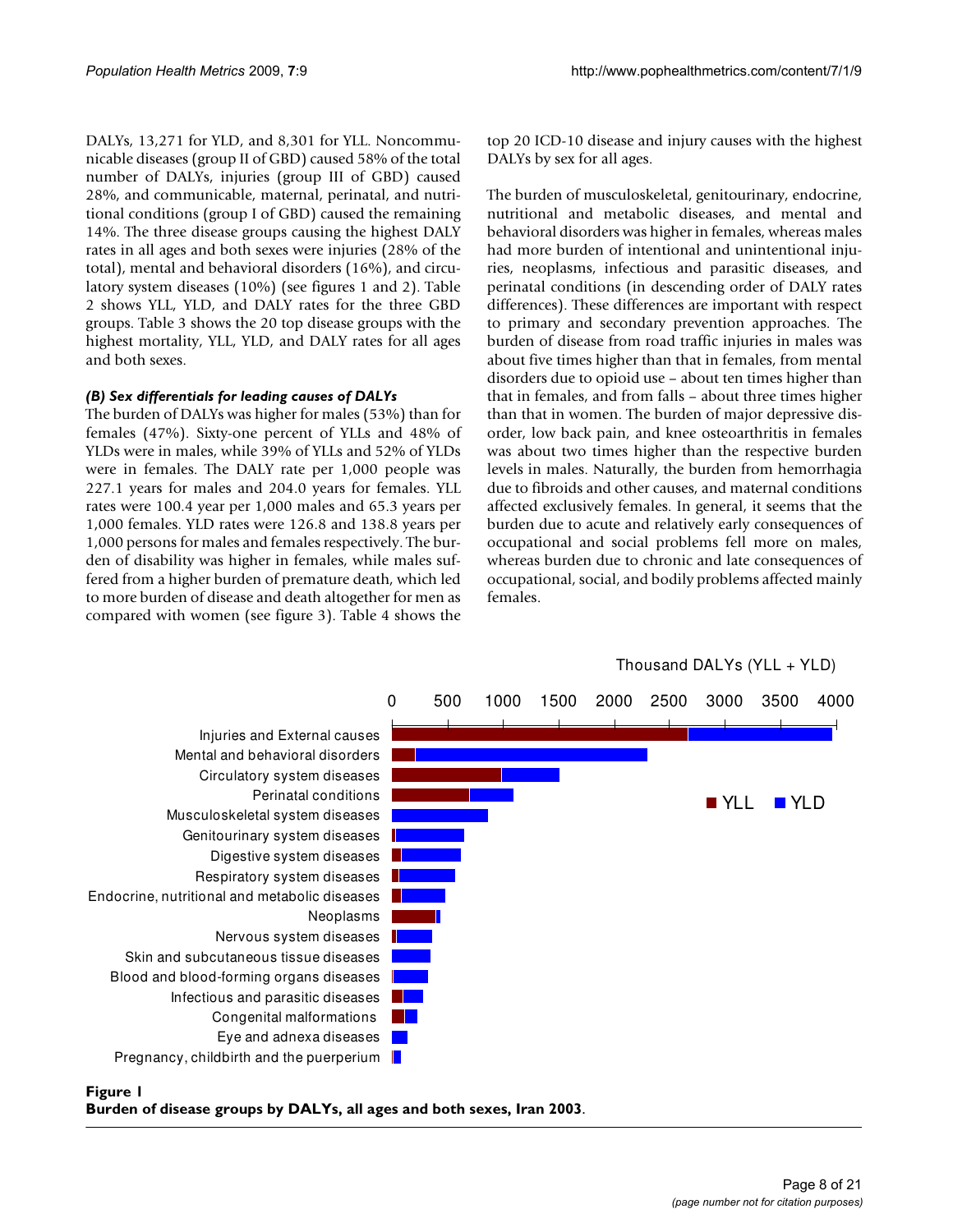

**Figure 2** Top 21 disease and injury causes of ICD-10 with the highest burden, all ages and both sexes, Iran 2003 **Top 21 disease and injury causes of ICD-10 with the highest burden, all ages and both sexes, Iran 2003**. (1) Natural disasters: Exposure to forces of nature (including the Bam earthquake of 26 December 2003); (2) Bipolar disorders I, II, and cyclothymia; (3) COPD: Chronic Obstructive Pulmonary Disease; (4) Exposure to mechanical forces of the nature; (5) Upper Respiratory Infections and otitis media; (6) Respiratory and cardiovascular disorders specific to the perinatal period. Note: The rationale for presenting the 21 highest burden of disease and injury causes in this figure is that if the Bam earthquake is omitted – since such a huge disaster is not to be repeated every year – still the 20 highest burden disease and injury causes are presented.

|                     | Measure (per 1,000)     |       |                    |                 |                  |       |  |  |
|---------------------|-------------------------|-------|--------------------|-----------------|------------------|-------|--|--|
| <b>Disease</b>      | <b>YLL</b> rate         |       |                    | <b>YLD</b> rate | <b>DALY</b> rate |       |  |  |
|                     | <b>Disease</b>          | Value | <b>Disease</b>     | Value           | <b>Disease</b>   | Value |  |  |
| Total               | All diseases            | 83.0  | All diseases       | 132.7           | All diseases     | 215.7 |  |  |
| <b>GBD</b> clusters | Injuries <sup>(1)</sup> | 40.1  | NCD <sup>(2)</sup> | 95.1            | $NCD$ $(2)$      | 125.4 |  |  |
|                     | $NCD$ $(2)$             | 30.3  | Injuries (1)       | 19.6            | Injuries $(1)$   | 59.7  |  |  |
|                     | $C.M.P.N.$ (3)          | 12.7  | $C.M.P.N.$ (3)     | 17.9            | $C.M.P.N.$ (3)   | 30.6  |  |  |

**Table 2: Diseases with the highest burden; all ages and both sexes, Iran 2003**

(1) Group III of GBD; (2) NCD: Noncommunicable Diseases (group II of GBD); (3) C.M.P.N.: Communicable, Maternal, Perinatal, and Nutritional conditions (group I of GBD)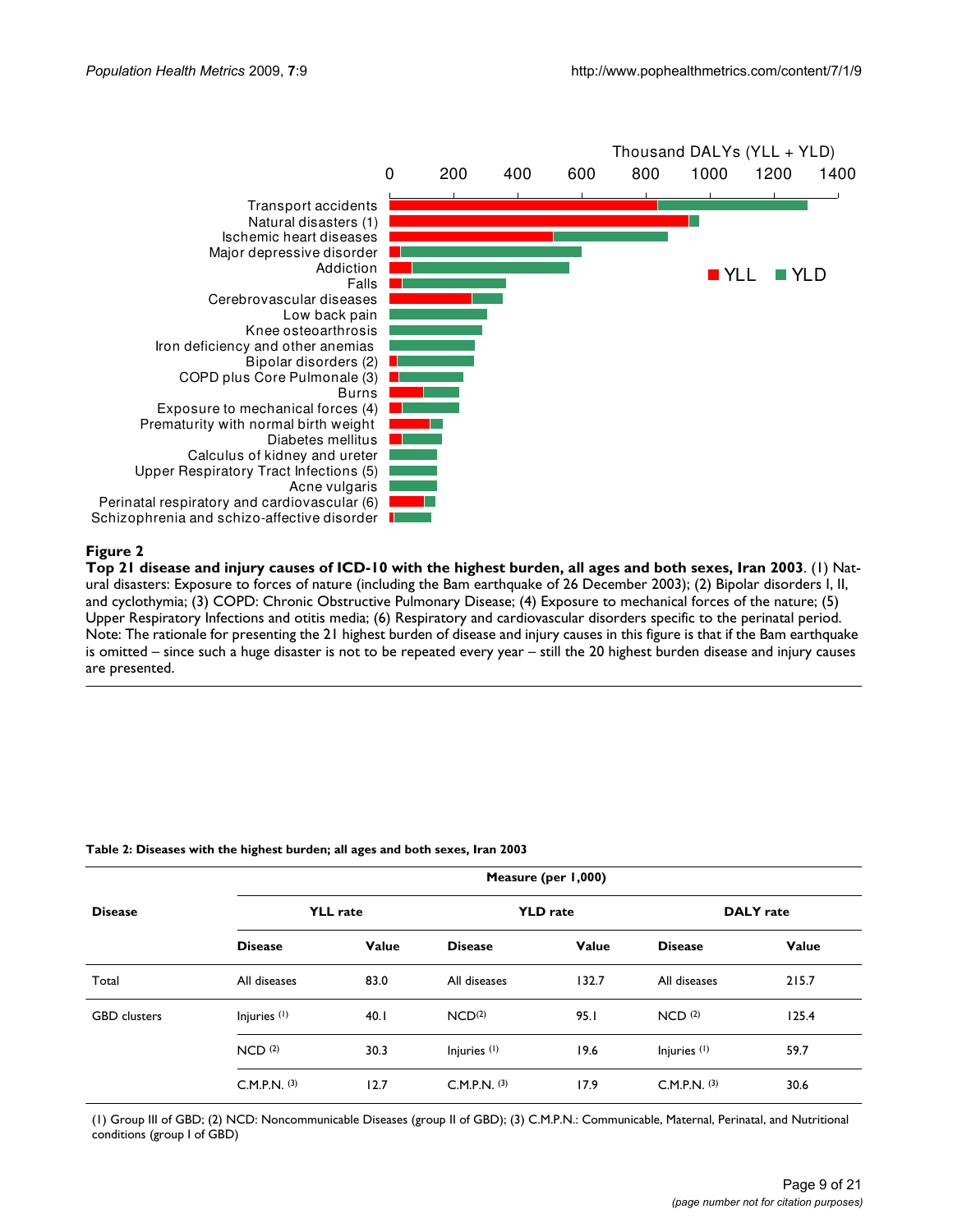| <b>Detailed</b><br>causes                              | ranked by<br>mortality<br>rates<br>(in 100,000) | <b>Detailed causes</b><br>ranked by YLL<br>rates                  | (in 100,000) | <b>Detailed</b><br>causes ranked<br>by YLD rates | (in 100,000) | <b>Detailed</b><br>causes                    | ranked by<br><b>DALY</b> rates<br>(in 100,000) |
|--------------------------------------------------------|-------------------------------------------------|-------------------------------------------------------------------|--------------|--------------------------------------------------|--------------|----------------------------------------------|------------------------------------------------|
| Ischemic heart<br>disease                              | 109                                             | Natural<br>disasters(1)                                           | 1409         | Major<br>depression $(2)$                        | 852          | Road traffic<br>injuries                     | 1963                                           |
| Natural<br>disasters(1)                                | 61                                              | Road traffic<br>injuries                                          | 1259         | Mental disorders<br>due to opioid<br>use $(3)$   | 735          | Natural<br>disasters <sup>(1)</sup>          | 1455                                           |
| Road traffic<br>injuries                               | 48                                              | Ischemic heart<br>disease                                         | 771          | Road traffic<br>injuries                         | 704          | Ischemic heart<br>disease                    | 1310                                           |
| Cerebrovascular<br>disease                             | 45                                              | Cerebrovascular<br>disease                                        | 388          | Ischemic heart<br>disease                        | 539          | Major<br>depression (2)                      | 904                                            |
| Hypertension<br>and its<br>complications               | 17                                              | Suicide                                                           | 200          | Falls                                            | 487          | Mental<br>disorders due to<br>opioid use (3) | 844                                            |
| Stomach cancer                                         | 12                                              | Premature birth<br>with appropriate<br>weight                     | 192          | Low back pain                                    | 463          | Falls                                        | 548                                            |
| Perinatal<br>diseases due to<br>length of<br>pregnancy | 8                                               | Perinatal<br>respiratory and<br>cardiovascular<br>disorders $(4)$ | 163          | Knee<br>osteoarthritis                           | 438          | Cerebrovascular<br>disease                   | - 532                                          |
| Diabetes Mellitus 7                                    |                                                 | <b>Burns</b>                                                      | 162          | Iron deficiency &<br>other anemias               | 403          | Low back pain                                | 463                                            |
| COPD <sub>(5)</sub>                                    | 7                                               | Homicide                                                          | 124          | Bipolar disorder                                 | 367          | Knee<br>osteoarthritis                       | 438                                            |
| Asthma                                                 | $\overline{7}$                                  | Premature birth<br>with low weight                                | 116          | COPD <sub>(5)</sub>                              | 306          | Iron deficiency<br>& other anemias           | 405                                            |

#### **Table 3: The top 10 disease and injury causes with the highest mortality, YLL, YLD and DALY rates/all ages and both sexes, Iran 2003**

(1) Natural disasters (exposure to forces of nature) including the Bam earthquake of 26 December 2003; (2) Major depressive disorder; (3) Mental and behavioral disorders due to use of opioids or opioids with multiple drugs; (4) Respiratory and cardiovascular disorders specific to the perinatal period; (5) COPD: Chronic obstructive Pulmonary Disease

There was an extra burden of disability in females between the ages of 15–69, as compared with males, especially in the 40–65 year range. On the other hand, an extra burden of death affected males between the ages of 5 and 69, in comparison with females, especially in the 20–64 age groups (see figure 3). The DALY rates values against age resembled a check mark, with the lowest values at age 5– 14, returning to at-birth values at age 60–69, and the highest values at the highest age of 80 or older. Females had lower DALY rates than males in all age groups, except in the 45–64 one.

#### *(C) Burden by disease type and age*

Injuries (group III of GBD) caused the highest proportion of mortality burden in the 5–44 year age group, and noncommunicable diseases were the leading cause of this burden in the population older than 44 years, for both sexes. Noncommunicable diseases were the leading cause of disability burden in the 15–69 year age group, particularly mental disorders such as opioid use and major depressive disorder; cardiovascular diseases such as ischemic heart disease and cerebrovascular disease; musculoskeletal diseases such as knee arthritis and low back pain; genitourinary diseases in women, such as fibroids and consequences of menopause, and other diseases such as anemia, skin disease, and diabetes mellitus. Injuries caused the highest proportion of YLD in the population older than 80 years, most notably due to falls, and often aggravated by osteoporosis. Perinatal conditions caused the most disability burden (YLD) in the 0–4 year age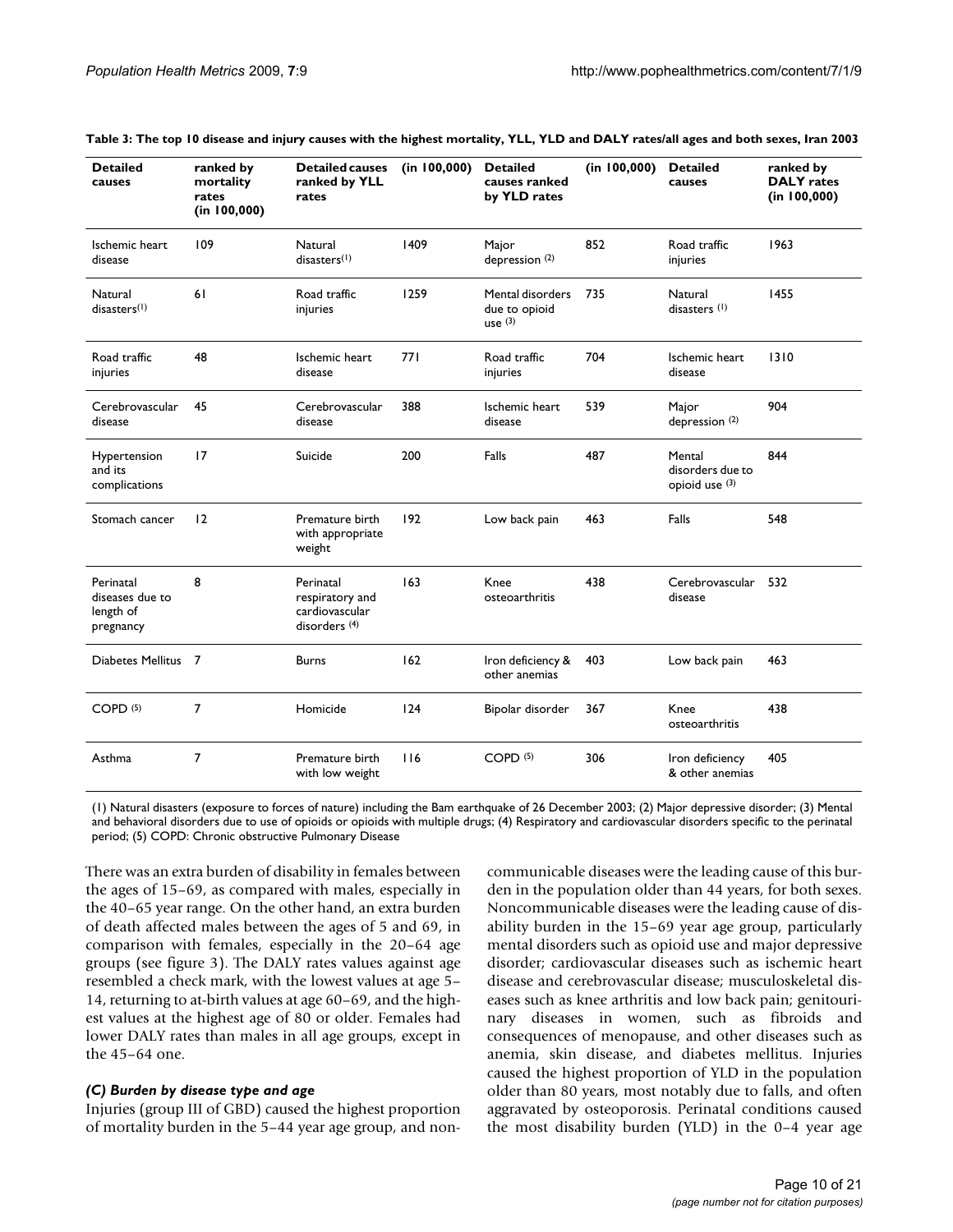

**Sex differentials in burden of disease by age, Iran 2003**. The orange shaded area under the YLD curve for females between ages 15–69 shows the extra burden of disability for this group. The blue shaded area under the YLL curve for males between ages 5–69 shows the extra burden of mortality in this group.

group. Noncommunicable diseases were the leading cause of the total burden of mortality and disability (DALYs) in the population older than 15. The Injuries group was responsible for the highest total burden in the 5–14 year age group, and perinatal conditions, malnutrition and its consequences such as iron deficiency anemia caused the highest total burden in the 0–4 year age group. The burden is measured by DALY rates per 100,000, and proportions of the absolute number of years lost among age groups are not the same (see figures 4, 5 and 6). Appendix table S2 shows the top eleven disease and injury causes with the highest DALY rates by age groups in both sexes [see Additional file 2].

#### *(D) Burden of disease estimation for six provinces of Iran*

YLL and YLD for six provinces of Iran were calculated for different age groups and both sexes; these estimates were based on epidemiological estimates at the province level in many cases. Comparison of the findings with national results showed that intentional and unintentional injuries had the highest DALY rates in all six provinces, which resembled the picture at the national level. In a similar way, mental and behavioral disorders had the second highest DALY rates in the selected six provinces. The differences among the provinces as well as with the national average burden started from the disease with the third

highest DALY rates, based on different socioeconomic determinants and epidemiological settings (see figure 7). Table 5 shows the order of disease groups by DALYs in these six provinces.

#### *(E) Regional comparisons*

The total burden of disease (DALY rate per 100,000) in Iran in 2003 was higher than the WHO estimate of burden in EMR-B in 2002 and lower than that in EMR in 2002 (see figure 8). The burden of communicable, maternal, perinatal, and nutritional conditions (as a group) was lower in Iran than in EMR and EMR-B, and the burden of injuries was higher in Iran than in these regions (see figure 9). Within the former group, communicable diseases and maternal conditions had much lower burden in Iran than in both EMR-B and EMR. The burden of noncommunicable diseases in Iran was lower than that in EMR but higher than that in EMR-B. The burden due to perinatal and nutritional conditions in Iran was higher than that in EMR-B and lower than the burden due to these causes in EMR. While the burden of cardiovascular disease was relatively similar in Iran, EMR and EMR-B, the burden of neuropsychiatric disorders was higher in Iran, mainly due to the burden of major depressive disorder and mental disorders due to opioid use. Excess burden of major depressive disorder was observed mainly among the mid-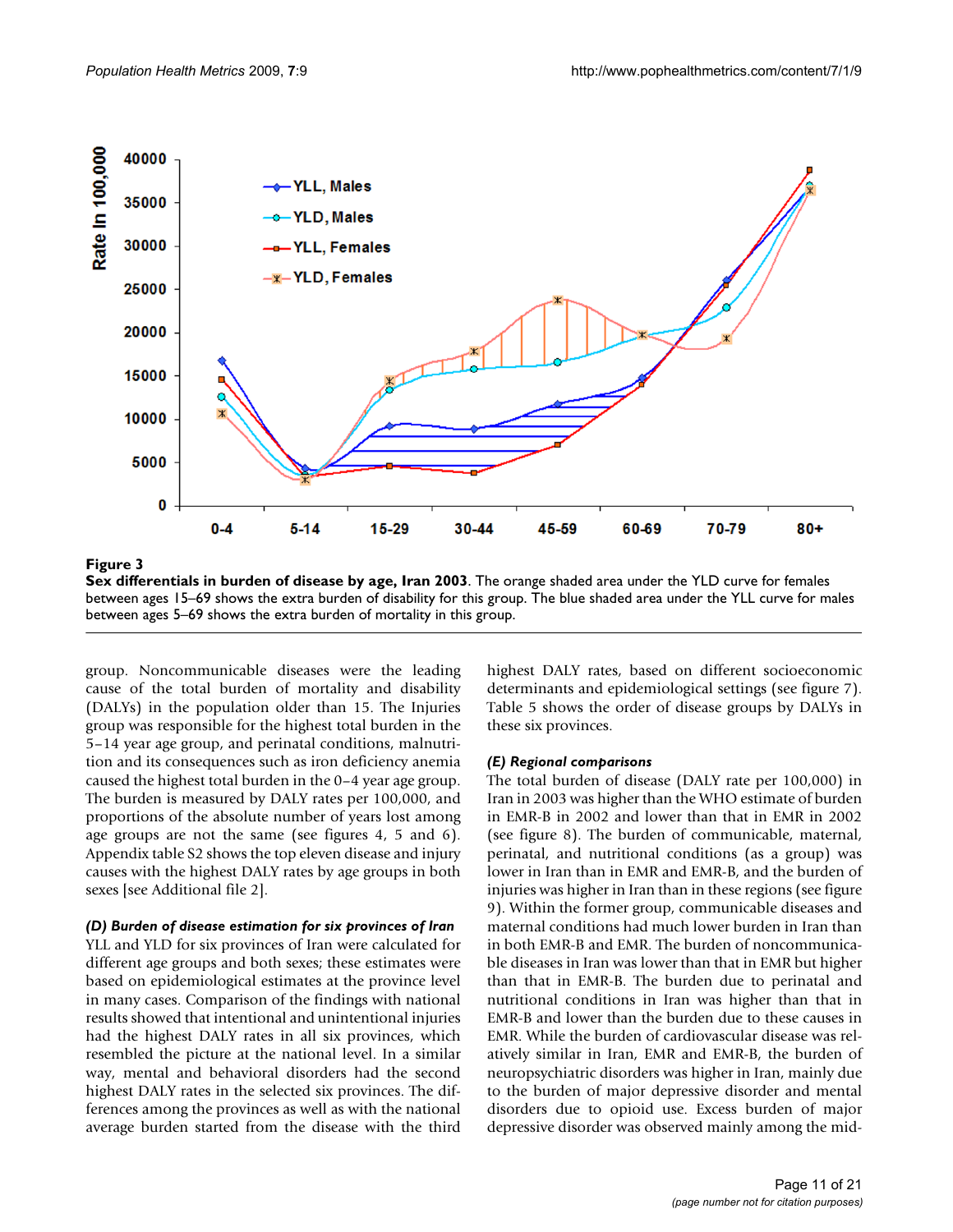| Table 4: Top 20 disease and injury causes with the highest DALYs by sex, all ages, Iran 2003 |  |  |  |
|----------------------------------------------------------------------------------------------|--|--|--|
|----------------------------------------------------------------------------------------------|--|--|--|

| <b>Males</b>                                           | <b>DALY</b> | <b>Females</b>                                | <b>DALY</b> |
|--------------------------------------------------------|-------------|-----------------------------------------------|-------------|
| Road traffic injuries                                  | 1070969     | Ischemic heart disease                        | 437709      |
| Natural disasters (1)                                  | 548299      | Major depressive disorder                     | 420475      |
| Opioid use (2)                                         | 510291      | Natural disasters (1)                         | 419781      |
| Ischemic heart diseases                                | 433627      | Road traffic injuries                         | 234745      |
| Falls                                                  | 274038      | Cerebrovascular disease                       | 206869      |
| Exposure to mechanical forces                          | 202494      | Low back pain                                 | 199896      |
| Major depressive disorder                              | 181101      | Knee osteoarthritis                           | 196343      |
| Cerebrovascular disease                                | 146770      | Anemias                                       | 165411      |
| Bipolar disorders                                      | 139501      | Bipolar disorders                             | 128402      |
| COPD <sup>(3)</sup>                                    | 128230      | <b>Burns</b>                                  | 105194      |
| <b>Burns</b>                                           | 4677        | COPD <sup>(3)</sup>                           | 104381      |
| Low back pain                                          | 107876      | Panic disorder                                | 100129      |
| Anemias                                                | 104169      | <b>Diabetes Mellitus</b>                      | 99670       |
| Calculus of kidney and ureter                          | 95688       | Falls                                         | 90206       |
| Knee osteoarthritis                                    | 94962       | Obsessive-compulsive disorder                 | 88449       |
| Premature birth with normal weight                     | 93740       | Schizophrenia and schizo-affective disorders  | 82582       |
| Perinatal respiratory and cardiovascular disorders (4) | 84779       | Menopause (hot flushes & atrophic vaginitis)  | 76314       |
| Intentional self-harm                                  | 84424       | Acne vulgaris                                 | 75689       |
| Premature birth with low weight                        | 78850       | Upper respiratory infections and otitis media | 74009       |
| Assault                                                | 76797       | Premature birth with normal weight            | 73102       |

(1) Natural disasters (exposure to forces of nature) including the Bam earthquake of 26 December 2003; (2) Mental and behavioral disorders due to use of opioids or opioids with multiple drugs; (3) COPD: Chronic Obstructive Pulmonary Disease; (4) Respiratory and cardiovascular disorders specific to the perinatal period

dle-aged females and extra burden of mental disorders due to opioid use – among middle-aged males. The burden of both unintentional and intentional injuries was nearly two times higher in Iran than in EMR-B and EMR, mainly due to the higher burden of injuries in Iranian males. The major part of this higher burden was observed in young and middle-aged Iranian males as victims of road traffic injuries (see figure 10).

#### **Discussion**

#### *(A) Health transition*

The most prominent finding of the first national burden of disease study in Iran for 2003, as indicated by the mix and levels (rates) of YLD, YLL, and DALYs caused by three groups of noncommunicable diseases, injuries, and "communicable, maternal, perinatal, and nutritional conditions," was an advanced health transition profile from communicable, maternal, and perinatal conditions and nutritional deficiencies, through injuries, to the domi-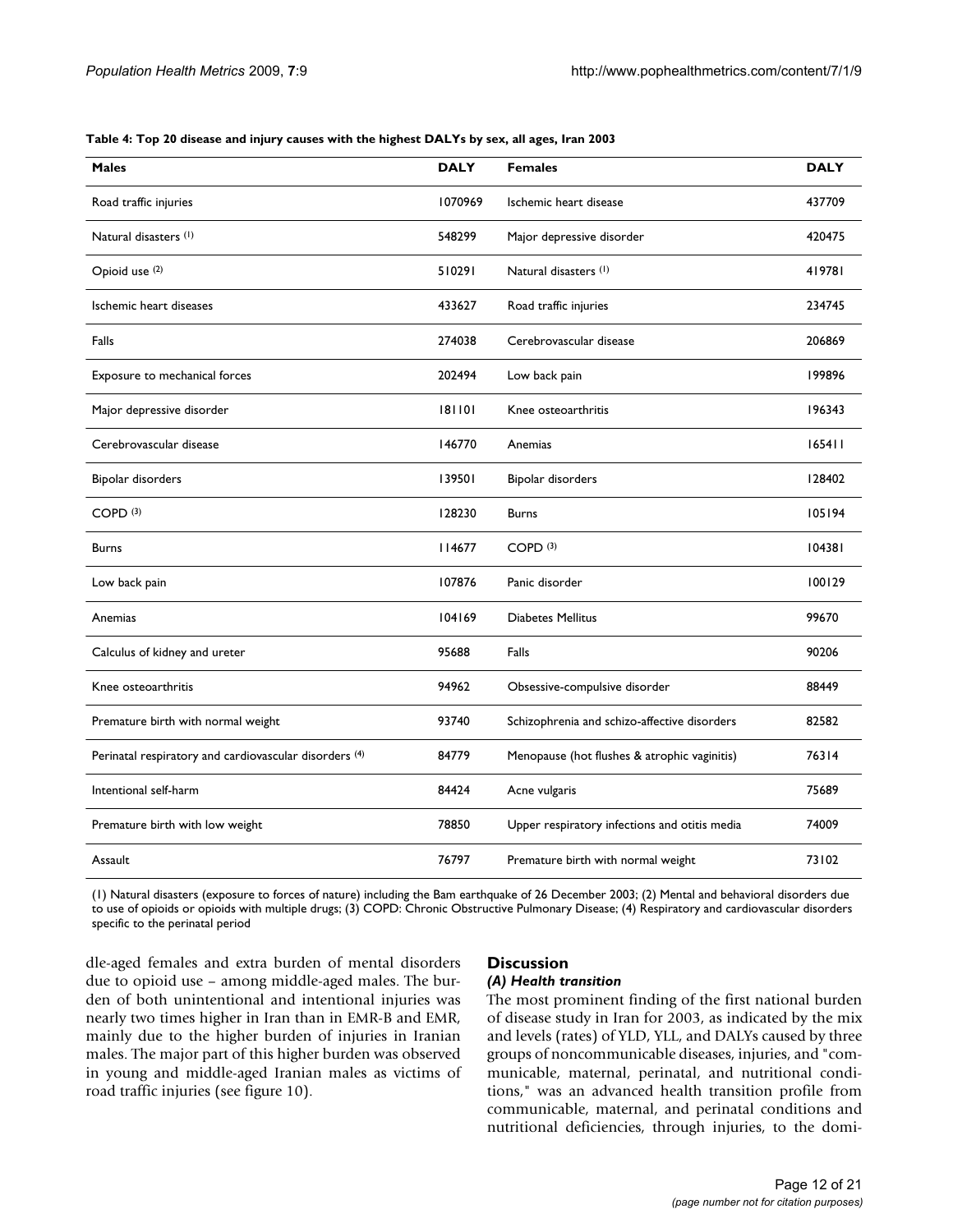



nance of noncommunicable diseases in the overall picture of disease burden. Assessment of mortality and morbidity rates had demonstrated the dominance of noncommunicable, maternal, perinatal, and nutritional conditions in Iran in recent four decades, as well as the start of the health transition in the past few years [31-33]. While this was the prominent overall national picture, results at the province level showed the variability of health transition advancement among provinces, which can be due to differences in the relative socioeconomic development levels of the studied provinces. Whereas the overall dominance of injuries and noncommunicable diseases was observed for the top three most burdensome disease groups in all six provinces, the Hormozgan province was an exception to this; there infectious and parasitic diseases (including malaria) caused the third highest burden. Maternityrelated disease burden ranked last, due to the advances in the reduction of maternal mortality, but the burden of perinatal conditions was much higher, mainly due to the difficulties in reducing neonatal disease burden.

#### *(B) Implications for health policies and programs*

The mix of causes for YLL and YLD shows reducing the burden of which disease groups can extend the total life expectancy (relatively more than increasing the healthy life expectancy), and proper management of which other disease groups is expected to have a larger effect on reducing disability and increasing the healthy life expectancy (as compared with the resultant increase in total life span). Hence, by decreasing the perinatal mortality and the frequency and intensity of road traffic injuries, the total life expectancy can be improved (with relatively less increase in healthy life expectancy), since these disease and injury causes have very high YLL to YLD ratios. On the other hand, through reducing the incidence of and increasing the quality of healthcare for noncommunicable diseases such as ischemic heart disease, major depressive disorder, and mental disorders due to opioid use, loss of healthy years of life can be prevented, and the relative gain in healthy life expectancy should be higher than the relative increase in total life expectancy. Across the ageand sex-specific subgroups, as well as in different geographical regions, the priority areas for intervention differ, a matter of crucial importance for customizing the priority diseases' control projects over person and place variables. The use of results in priority setting is discussed below.

#### *(C) Comparison of Iran's National Burden of Disease study with international estimates and their differences*

We compared our study results with WHO estimates for subregion B of Eastern Mediterranean Region (EMR-B) for year 2002 since the latter set of burden estimates had the nearest reference year of calculations to our own reference year and Iran is located in this subregion of EMR. Details of comparisons for DALY, YLL, and YLD at cause groups and specific cause levels are provided in Additional File 3.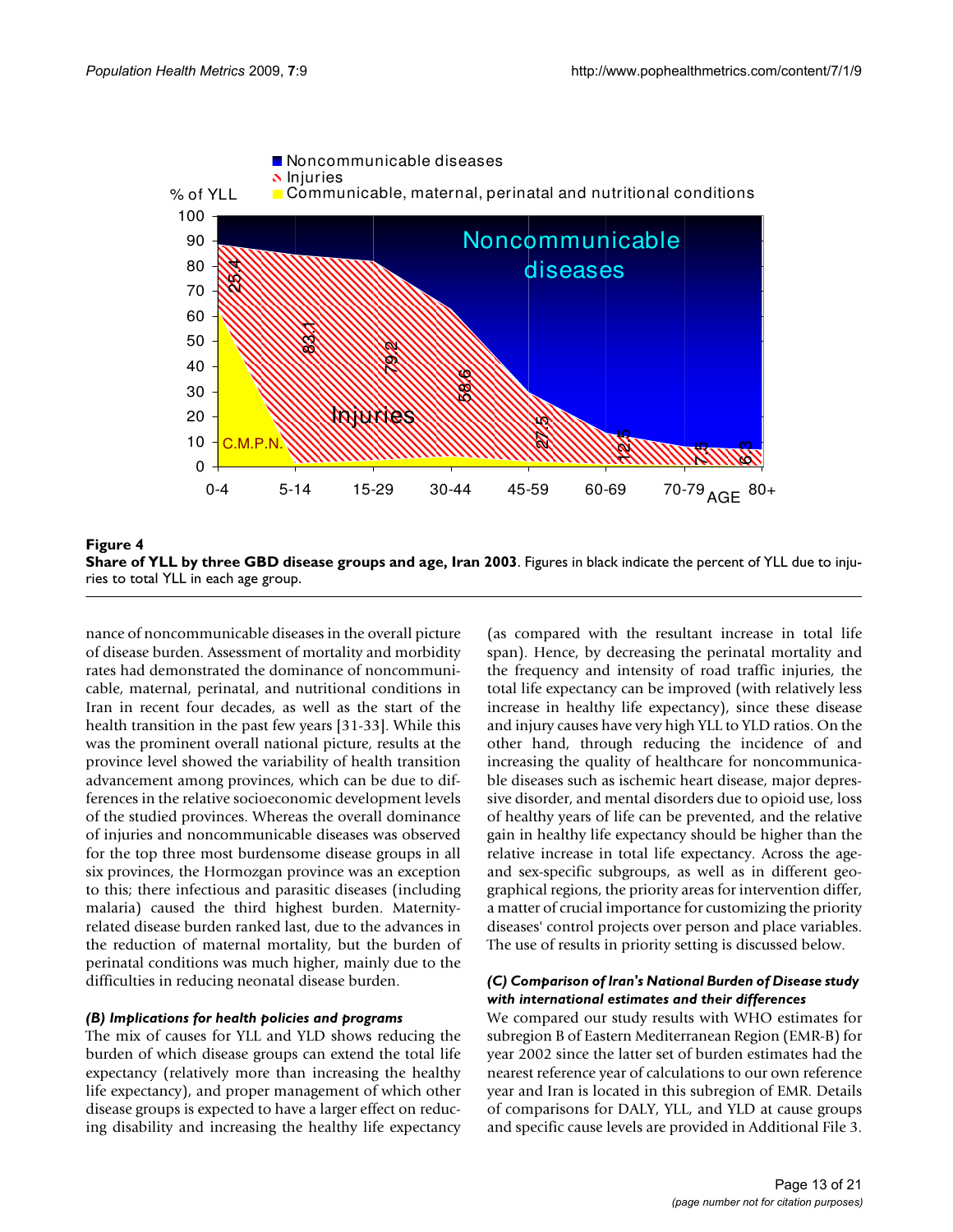

**Figure 5 Share of YLD by three GBD disease groups and age, Iran 2003**. Figures in blue indicate the percent of YLD due to noncommunicable diseases to total YLD in each age group.

Some differences exist between Iran's NBD and WHO estimates for EMR-B, the most important ones of which are described below along with the most possible reasons for the differences.

#### *C1: YLL*

Estimate of all-cause YLL rate in 100000 population in our study is higher than WHO's estimate for EMR-B. The main reason for this difference is inclusion of about 30000 deaths from Bam earthquake of December 2003 in our study. If the YLD due to Bam earthquake not included, our all-cause YLL would in fact be even slightly lower than estimate for EMR-B by WHO.

#### *C2: YLD*

YLD rate estimate in our study is higher than that by WHO for EMR-B for all-cause and all-ages and for some of the causes and over most age groups. These differences should be due to the following facts.

**a**. We omitted 18 causes form the GBD cause list (9 causes in cluster I, 8 causes in cluster II, and one cause in cluster III), which are not existent in Iran or are in elimination and eradication phase, or there was not any information or study available about their prevalence estimates in Iran. On the other hand, we added 92 causes to the GBD cause list, as described above under 'Choosing the diseases' in Methods section. Therefore, strict comparisons of YLL and

YLD for and at all-cause, cluster, or disease group levels would not reach rational results. Moreover, addition of the above-mentioned causes changes the age and sex distribution of YLD rates within clusters, since the added causes are mainly of high YLD and more incident among women. Table S8 in Additional File 3 shows these diseases.

**b**. For all causes present in GBD cause list, we used the disability weights from GBD study directly without adjusting for differences in case-fatality in Iran. For causes not present in GBD cause list, disability weights were taken from Dutch Disability Weights Group [11] or reproduced as described under 'Disability weights' in Methods section. Similarly, the same disease or disability durations were used from GBD study method, unless for the causes whose GBD duration values were inconsistent with the actual duration times in Iran. For such causes, duration was estimated using Iranian clinical specialists and disease epidemiology experts' views and studies. The important point is the differences in proportion of patients who had access to treatment and utilized the services, and in effectiveness of such treatments in terms of reducing the disability duration, that existed for some causes between the actual circumstances in Iran and those circumstances leading to GBD disability duration estimates. Where such differences became evident according to available evidence from studies and expert views in Iran, disease duration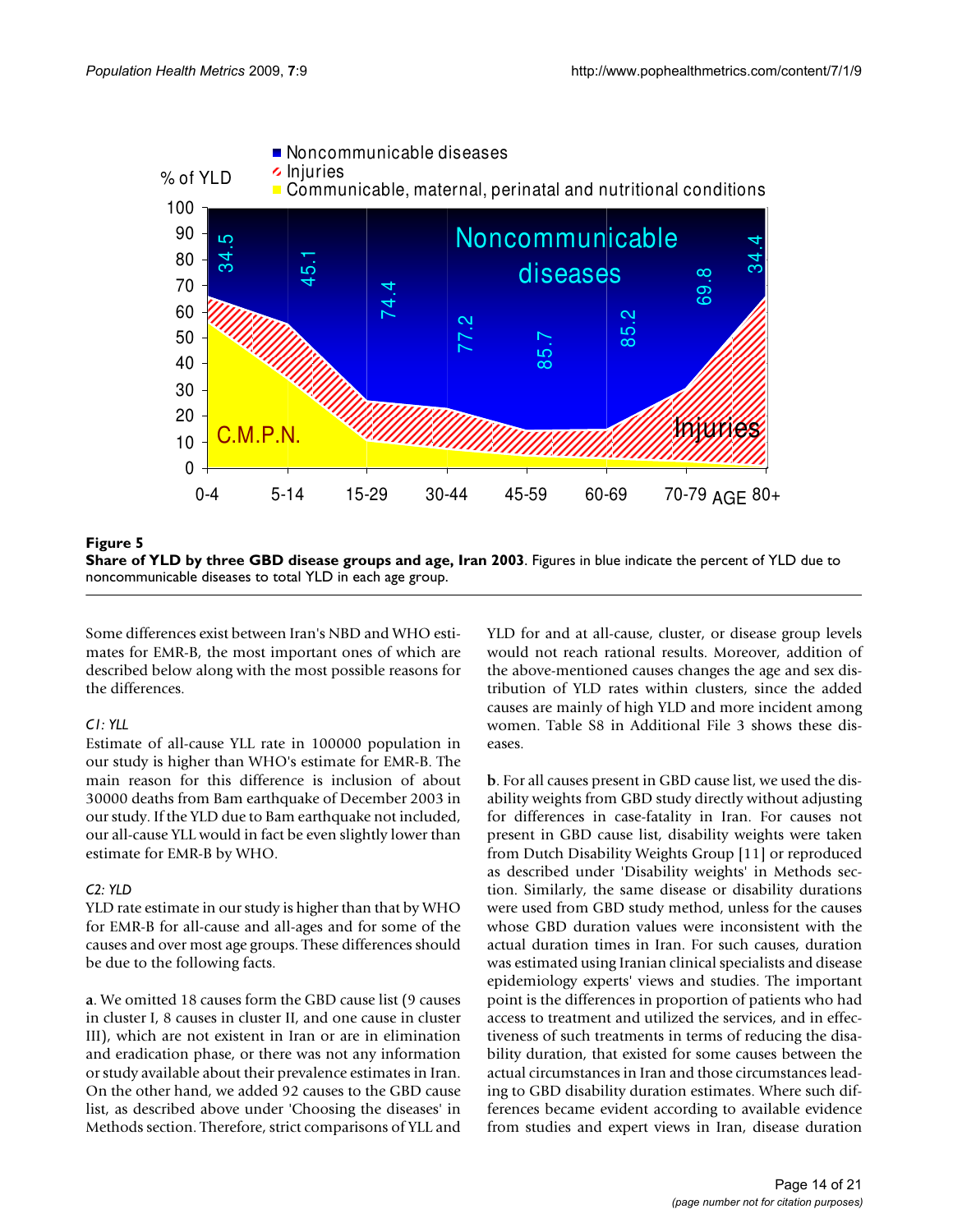

**Figure 6 Share of DALYs by three GBD disease groups, Iran 2003**. Figures in blue indicate the percent of DALYs due to noncommunicable diseases to total DALYs in each age group.

estimates based on local evidence were used instead of GBD duration estimates. Prominent examples include effective treatment coverage for cancers, ischemic heart diseases, and injuries, especially falls with femoral neck fractures among the elderly. For duration estimation of cancers, we used survival data from Iran and for ischemic heart diseases, and injuries we forced the estimated durations into DISMOD.

**c**. Part of the differences in YLD between our results and WHO estimates are due to differences in age distribution of some disease frequencies. Many studies existed in Iran that revealed the age patterns of disease frequencies in Iran which were different from those used for WHO estimates and these studies' results were used in our estimations. Examples include iron deficiency anemia, drug use disorders, bipolar disorders, and road traffic injuries.

**d**. There are clear differences in YLD rate estimates for some of the causes in GBD list between the present study and WHO estimates, whose possible reasons are described below.

#### *- Drug use disorders*

In Iran, these causes mainly included addiction to opium, heroin, opium-derivative containing medicines, and tranquilizer medicines. Prevalence rate estimates for these disorders were taken from Epidemiologic Study of Drug Abuse in Iran for year 2001 [24]. Incidence estimates for males and males were 4.7 and 0.75 in 1000 respectively (with different age distributions). Cause-specific mortality rate estimates were 0.07 and 0.003 in 1000 for males and females respectively. Proportion of treated patients was less than 0.2 in 2003 and disease duration surpassed 3 years. Disability weight was the same as that in GBD indeed. The above-mentioned study showed that based on DSM-IV definitions, 1.5 million opium addicts, 120 thousand heroin addicts, and 5 million opium abusers (irregular and non-dependent abusers) existed in Iran in 2001 [24]. Only the two former figures (opium and heroin addicts) were included for burden estimation in this study. The observed difference in YLD estimates for drug abuse disorders between our estimates and WHO estimates for EMR-B is only due to our higher incidence rate and difference in its age distribution and lengthier disease duration.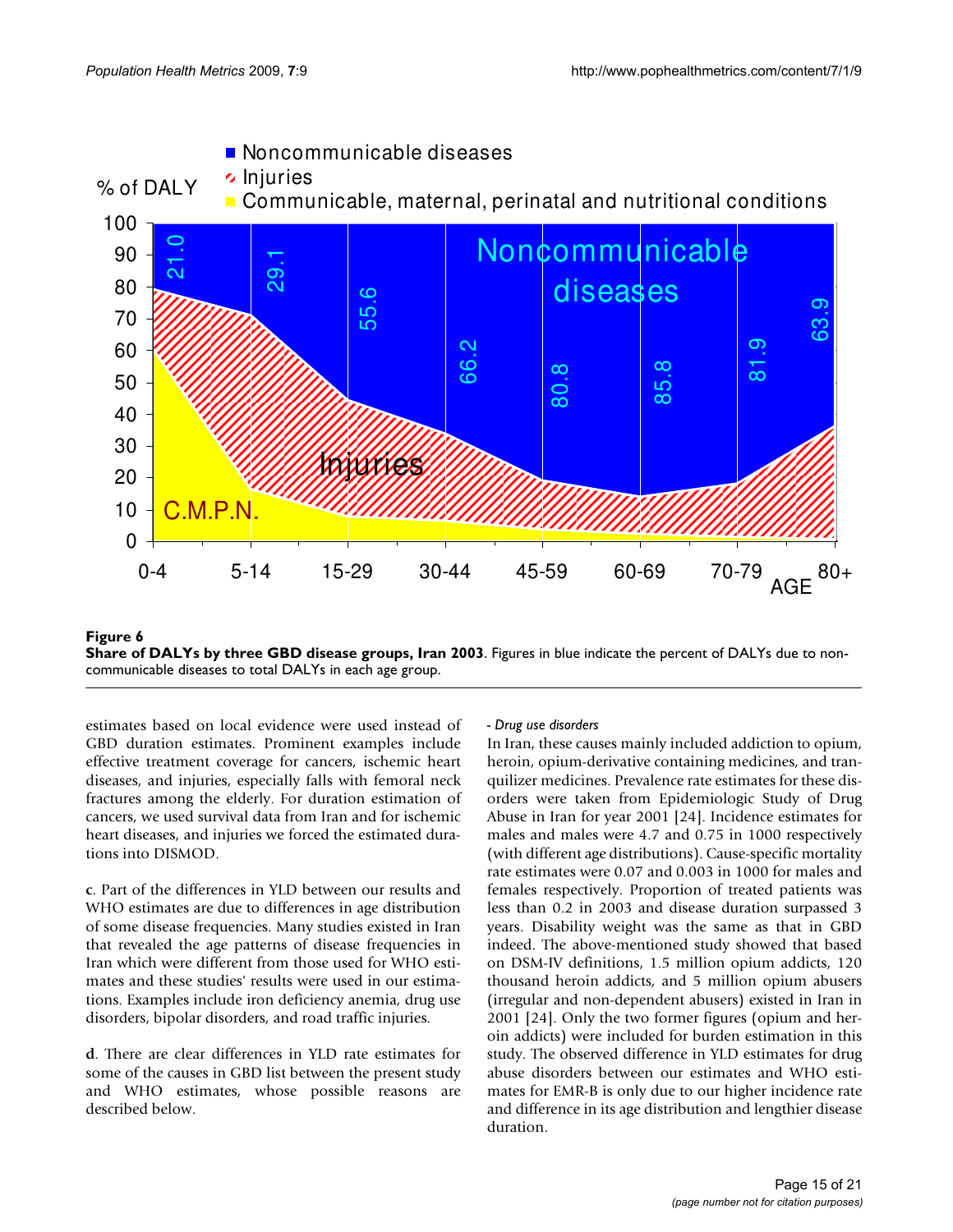

**Figure 7 Total YLD and YLL rates per 100,000 in six provinces of Iran in 2003**.

#### *- Road traffic injuries (RTI)*

WHO's GBD study for year 2002 showed that Iran had the highest mortality rate from road traffic accidents and ranked third among all countries for its DALYs. Therefore, Iran's estimates for RTI burden are naturally much higher than those for the EMR-B subregion.

#### *- Falls*

Our study estimates for YLD from falls among the elderly were much higher than WHO estimates for EMR-B, a difference which is principally due to higher incidence of falls with femoral neck fracture in Iranian elder population, according to a study on epidemiology of injuries due to external causes in Iran [8], limited access to appropriate treatment for femoral neck fracture, and the resultant elongated duration of disability ensuing from the fracture. Therefore, the higher incidence rates and disability duration as compared with WHO study are the reasons for the observed differences.

#### *- Low back pain*

This cause included cervical arthrosis and pain, high back pain, and lumbar pain with or without sciatica in our study. Prevalence rate estimates were taken from COP-CORD study in Iran [26]. For cervical and lumbar pains without radiation to extremities, mean duration was 14 days with 85% remission and 42 days with 100% remission. For lumbar pain with sciatica, mean duration was 28 days with 85% remission and 42 days with 100% remission. Differences between our study and WHO's are due to different disease definitions and age and sex specific incidence rates.

#### *- Osteoarthritis*

Based on available pertinent studies in Iran, we estimated the YLD for unilateral and bilateral knee osteoarthritis, and other types of unilateral and bilateral osteoarthritis (pelvic, etc.) were not included. Mortality and definitive remission were not considered for knee osteoarthritis, but only flare-up and remission periods were taken into calculations. Disability weight for bilateral knee osteoarthritis does not exist in GBD and hence it was reproduced for our study. The observed differences between our estimates and those by WHO are due to lack of access to effective treatment, differences in disability durations, and addition of bilateral form of disease into burden estimation in Iran.

#### *- Ischemic heart disease*

Three distinct forms were included in our study based on the available information sources. *(1)* Acute myocardial infarction and imminent death before access to hospital: This subgroup of patients with acute myocardial infarction died without access to hospital, before reaching to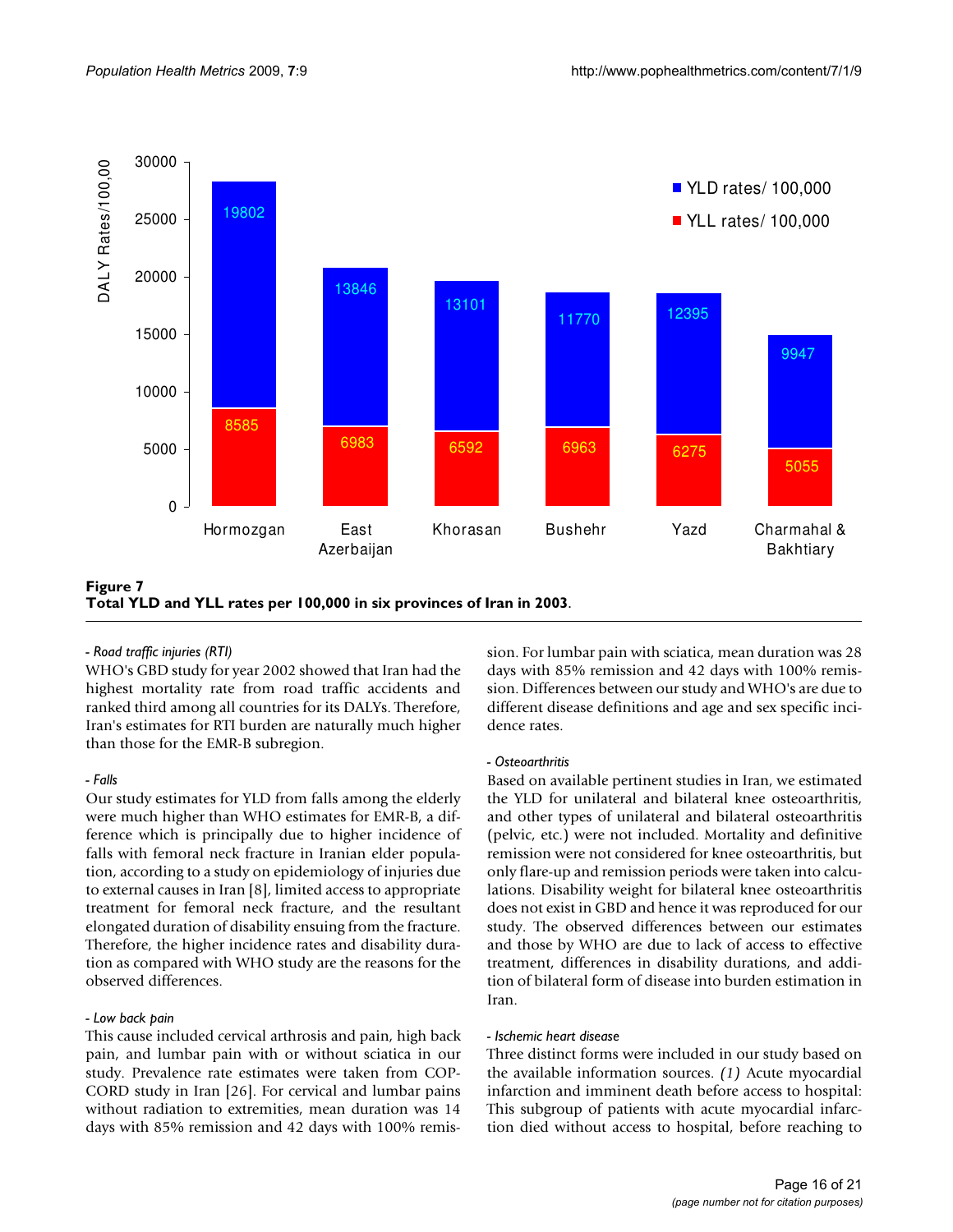|                 | Provinces and disease groups |                  |                          |                            |                             |                          |                        |  |
|-----------------|------------------------------|------------------|--------------------------|----------------------------|-----------------------------|--------------------------|------------------------|--|
| Rank            | <b>National level</b>        | East Azerbaijan  | <b>Bushehr</b>           | <b>Charmahal Bakhtiary</b> | Hormozgan                   | Khorasan                 | Yazd                   |  |
|                 | <b>Injuries</b>              | Injuries         | Injuries                 | Injuries                   | Injuries                    | Injuries                 | Injuries               |  |
| $\mathbf{2}$    | Mental (1)                   | Mental (1)       | Mental (I)               | Mental (1)                 | Mental (1)                  | Mental (1)               | Mental (1)             |  |
| 3               | Circulatory                  | Circulatory      | Circulatory              | Circulatory                | Infectious                  | Circulatory              | Circulatory            |  |
| 4               | Perinatal                    | Musc.-skel. (2)  | Congenital $(3)$         | Musc.-skel. (2)            | Circulatory                 | Musc.-skel. $(2)$        | Musc.-skel. (2)        |  |
| 5               | Musc.-skel. (2)              | Respiratory      | Perinatal                | Perinatal                  | Perinatal                   | Perinatal                | Respiratory            |  |
| 6               | Genitourin. (4)              | Genitourin. (4)  | Musc.-skel. $(2)$        | Genitourin. (4)            | Blood system <sup>(5)</sup> | Genitourin. (4)          | Endocrine $(6)$        |  |
| 7               | <b>Digestive</b>             | Neoplasms        | Genitourin. (4)          | Digestive                  | Respiratory                 | <b>Digestive</b>         | Genitourin. (4)        |  |
| 8               | Respiratory                  | <b>Digestive</b> | <b>Digestive</b>         | Respiratory                | Musc.-skel. (2)             | Respiratory              | Perinatal              |  |
| 9               | Endocrine <sup>(6)</sup>     | Perinatal        | Endocrine <sup>(6)</sup> | Skin $(7)$                 | <b>Digestive</b>            | Infectious               | Neoplasms              |  |
| $\overline{10}$ | Neoplasms                    | Endocrine (6)    | Neoplasms                | Neoplasms                  | Congenital <sup>(3)</sup>   | Neoplasms                | Digestive              |  |
| $\mathbf{H}$    | Nervous <sup>(8)</sup>       | Infectious       | Nervous <sup>(8)</sup>   | Endocrine $(6)$            | Genitourin. (4)             | Endocrine <sup>(6)</sup> | Nervous <sup>(8)</sup> |  |

**Table 5: Top 11 disease groups with the highest burden (DALY rates/100,000) in six provinces, all ages and both sexes, Iran 2003**

(1) Mental and behavioral disorders; (2) Musculoskeletal diseases; (3) Congenital malformations and chromosomal abnormalities; (4) Genitourinary diseases; (5) Blood and blood forming organs diseases; (6) Endocrine, nutritional and metabolic diseases; (7) Skin and subcutaneous tissues diseases; (8) Nervous system diseases

hospital, and before receiving effective life-saving treatments within hospitals in Iran: 9% of males and 17% of females in 30–44 year age group, 8% of males and 16% of females in 45–59 year, 2% of males and 3% of females in 60–69 year, 13% of males and 20 of females in 70–79 year, and 43% of males and 58% of females in 80 year and above [27,28]. YLL but not YLD was estimated for this subgroup, since mean disease duration from infarction to death was estimated as only 6 hours. *(2)* Angina pectoris: No mortality was regarded for this group while they had angina only. Disease duration before exiting this disease and entering other diseases or remission was different across age groups. Mean duration for all ages and both sexes was 3.5 years. Disability weight was the same as GBD's. *(3)* Acute myocardial infarction patients who found access to hospital admission and treatment, finally remitted and were discharged from hospital after 24 days (80%), died after 3 months (15%), or entered heart failure (5%). The latter group died after 3 months (5%) or entered a compensated heart failure status (95%), with a mean duration of 6 years [27,28]. Disability weights for myocardial infarction and heart failure were the same as GBD weights. Differences between our estimates and WHO's are due to differences in incidence rates, their age patterns, and disability durations based on different mix of access to effective treatment services.

#### *- Panic disorders*

Prevalence and incidence rates were adopted from a large national survey for psychiatric disorders [23]. Difference in age pattern of incidence is the main cause of difference of YLD due to panic disorder between our study and WHO estimates, as shown in figure S12 of the Additional File 3. Disability weight was the same as GBD's and no mortality was included.

**e**. From group of diseases included in Iran's study but not in WHO estimates, two examples with clinically observable YLD ample.

#### *- Acne vulgaris*

Incidence rate estimate for both sexes was 11% in 15–29 year age group and 2% in 30–45 year. Duration was 2.5 and 1.7 years for these two age groups respectively, without any mortality. Disability weight was equal with that for eczema from Dutch Disability Weights Group [11], or 0.056.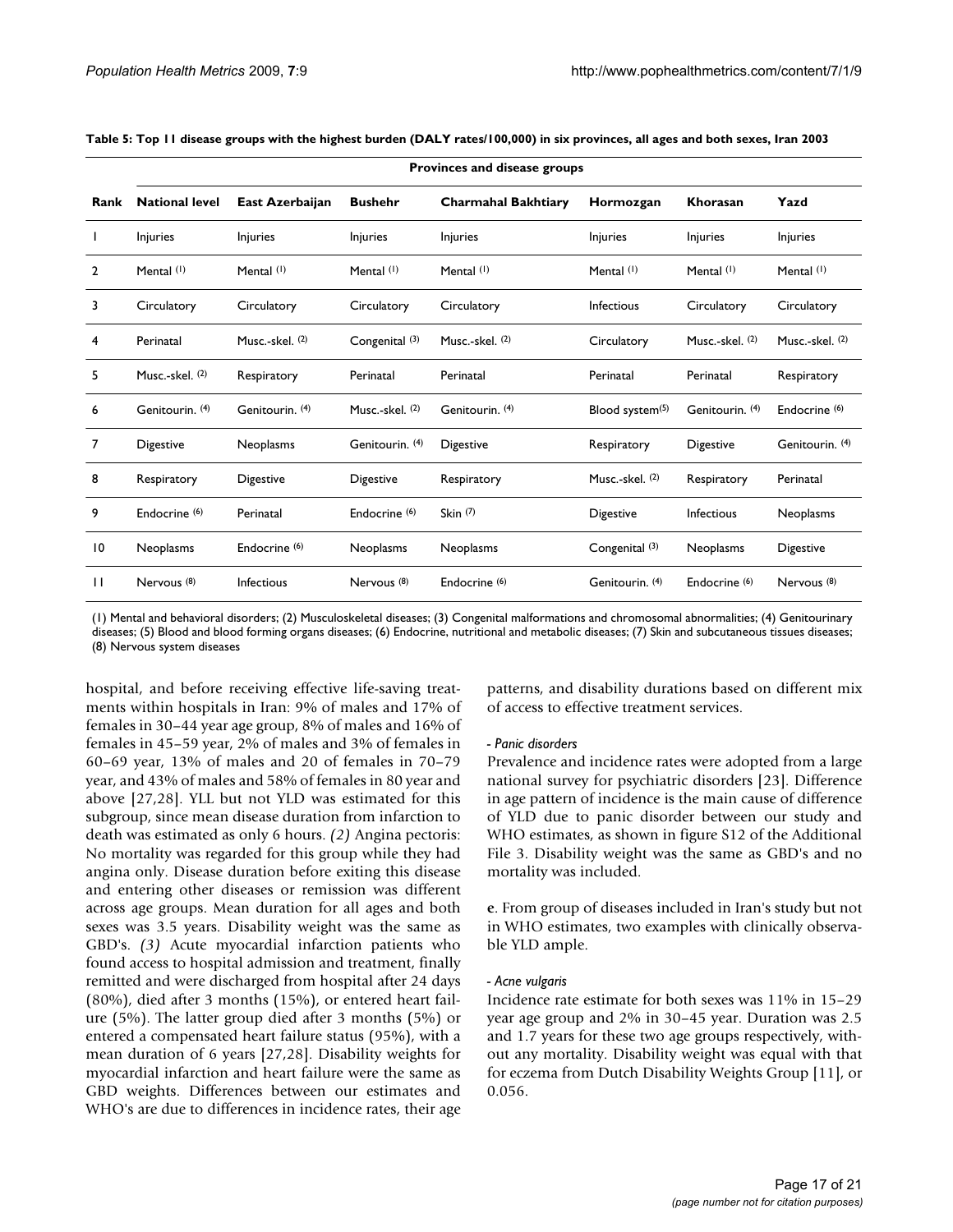

**Total DALY rates per 100,000 by sex, all ages, Iran 2003, EMR Sub-region B (EMRB) 2002, and Eastern Mediterranean Region (EMR) 2002**.

#### *- Menopause*

For this period of female life that is accompanied with pathophysiologic consequences in most cases, two distinct conditions were included in YLD estimation separately and their sum of YLD accounted as YLD due to menopause. These two conditions were menopausal climacteric states (symptoms such as flushing, sleeplessness, headache, lack of concentration) with ICD code N59.1 and postmenopausal atrophic vaginitis with ICD code N59.2. Incidence rates were estimated as 7.8% and 2.9% respectively for N59.1 and N59.2 among the females of 45–59 year age. Disability duration was estimated as equal to two years for the two conditions consecutively (not as separate episodes) based on clinical specialists' opinion. Disability weights were estimated as 0.1 for N95.1 and 0.03 for N95.2 based on simulation with similar conditions by the clinicians' opinion.

#### *(D) Study limitations and innovations*

Epidemiological estimations of disease status transition rates used as inputs for disease modeling are generally based on more extensive and accurate information in developed countries, as compared with those in developing countries, due to the less developed disease surveillance, death registry, and biomedical and health research policies and practices in the latter group. Nevertheless, we reviewed all the available published and unpublished information needed for epidemiological disease modeling in Iran. Some information came from studies with subnational coverage, and assumptions were made about their generalizability to the national population. We also used a modeling approach for estimation of the total population and its subgroups, based on extrapolations of the most recent intercensal period. It is not expected that rankings of the disease groups (by GBD groups or major disease groups) or even ranks of the most burdensome detailed causes within each disease group are very sensitive to these assumptions. Lack of full coverage for death data of the 5 out of 28 provinces in 2003 did not affect much the estimations of mortality and YLL rates and did not affect the ranking of the cause groups by YLL or DALYs, because the values of these rates for the 23 provinces were not very different from those for the 28 provinces, the latter obtained later as described below. Mortality and YLL rates for the 23 provinces in 2003 were 438 and 6,412 per 100,000 respectively (without taking into account the Bam earthquake). Mortality data for four out of the five provinces that were not fully covered by the death registration system in 2003 was obtained in 2004. Mortality and YLL rates for all provinces of Iran, except the Tehran province, were 451 and 6,661 per 100,000 respectively in 2004, and 434 and 6,269 in 2005 [34,35]. Besides these six mentioned values for mortality and YLL rates, all other rates are estimated and presented taking the Bam earthquake into account. We used disability durations for disease and injuries mainly from GBD study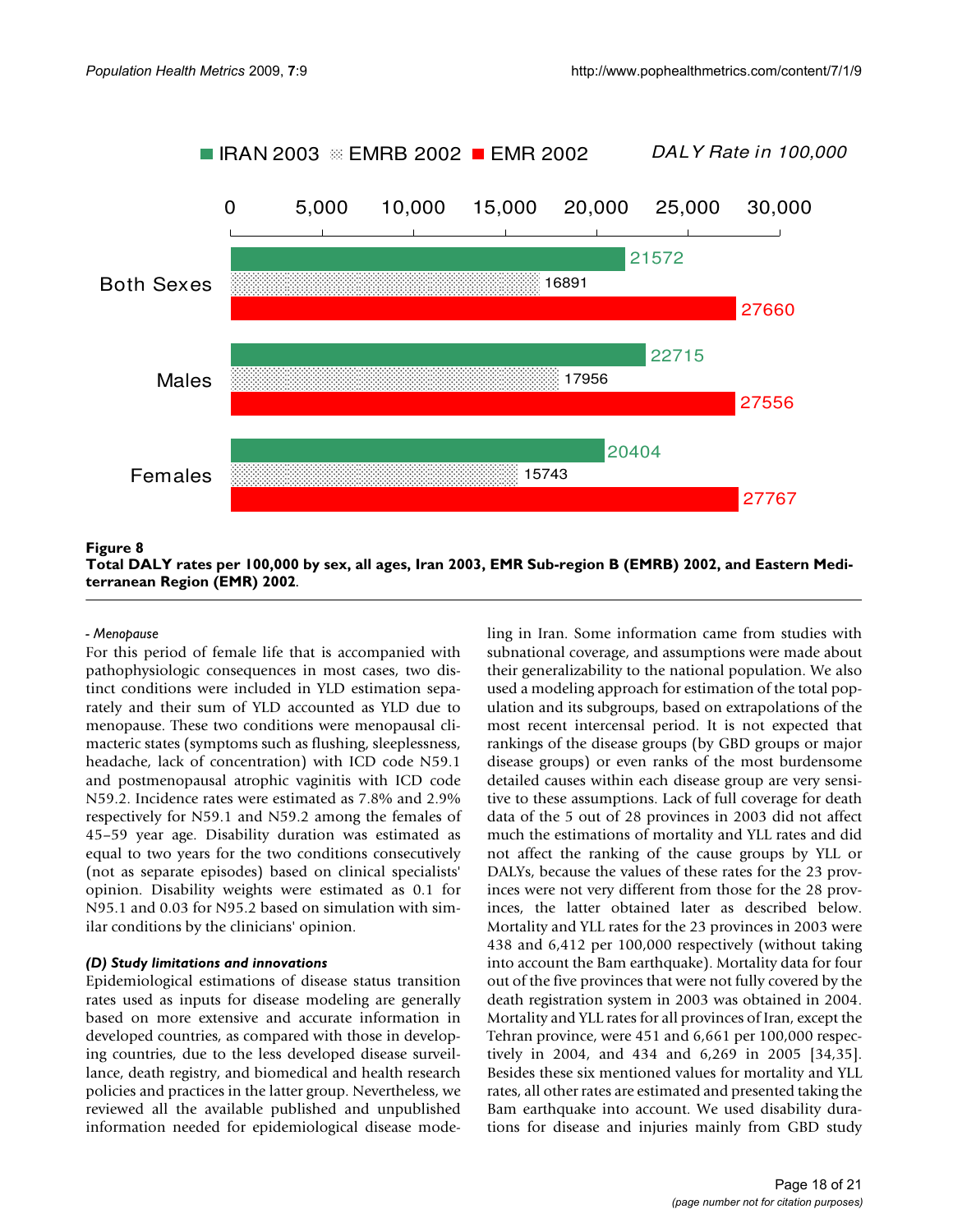

#### and Eastern Mediterranean Region (EMR) 2002 **Figure 9** DALY rates per 100,000, by three disease groups of GBD, all ages and both sexes, Iran 2003, EMR Sub-region B (EMRB) 2002,

**DALY rates per 100,000, by three disease groups of GBD, all ages and both sexes, Iran 2003, EMR Sub-region B (EMRB) 2002, and Eastern Mediterranean Region (EMR) 2002**. C.M.P.N.: Communicable, Maternal, Perinatal, and Nutritional conditions; NCD: Noncommunicable Diseases.



DALY rates per 100,000 from road traffic injuries by sex, all iterranean Region (EMR) 2002 **Figure 10** ages, Iran 2003, EMR Sub-region B (EMRB) 2002, and Eastern Med-**DALY rates per 100,000 from road traffic injuries by sex, all ages, Iran 2003, EMR Sub-region B (EMRB) 2002, and Eastern Mediterranean Region (EMR) 2002**.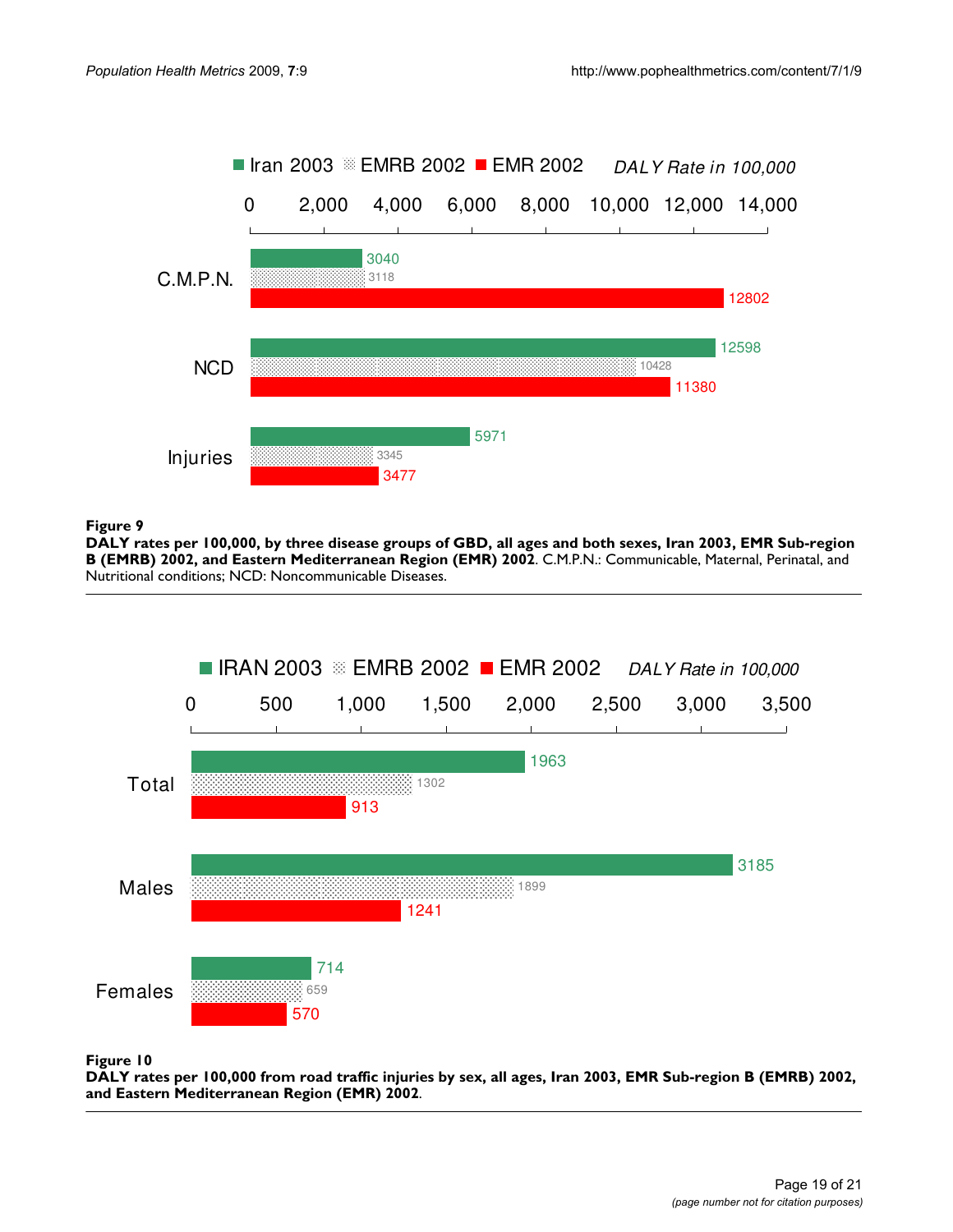method, except for cancers, ischemic heart diseases, and injuries.

Adaptations of the methods recommended by WHO for the National Burden of Disease studies were made, some of which could be considered innovative and value-adding. The burden of disease was estimated at the subnational level, although only in six provinces.

#### **Conclusion**

The health and disease profile in Iran has made the transition from the dominance of communicable diseases to that of noncommunicable diseases and injuries. NBD results are to be used in health program planning, research, and resource generation policies and practices.

#### *(A) Use of the current study's results*

Burden of disease results provide a crucial part of biomedical information needed for evidence-based health policymaking. This information along with economic analyses of the cost-effectiveness of interventions forms a strong platform for the advancement of evidence use in health policy and management. In essence, the diseases, injuries, and risk factors causing the highest burden should be assessed with respect to the current evidence, its accuracy and national applicability, on the effectiveness and costeffectiveness of available prevention and control interventions, and the availability of organizational, human, financial, and technological resources. The NBD results can provide strategic directions for population health research, resource generation and expansion, health programs evaluation, health system development, and future forecasting. This opportunity can be viewed and used as a substantial advancement in evidence-based health policymaking and program planning.

#### *(B) Future rounds of Iran's NBD study*

The NBD study is to be conducted every five years, in order to coincide with the five-year cycle of the Comprehensive Social and Economic Development Master Plan of I. R. Iran. The second IRNBD study is being launched to make 2005 estimates.

#### **Abbreviations**

BOD: Burden of Disease; DALY: Disability-Adjusted Life Year; DHD: District Health Department; DHS: Demographic and Health Survey; DISMOD: Disease Modeling (software); EMR: Eastern Mediterranean Region; EMR-B: Eastern Mediterranean Region, sub-region B; EMRO: Eastern Mediterranean Region Office (of WHO); GBD: Global Burden of Disease; HALE: Health-Adjusted Life Expectancy; HSPA: Health System Performance Assessment; IRNBD: (The first) Iranian National Burden of Disease Study; MOHME: Ministry of Health and Medical Education (Iran); NBD: National Burden of Disease; SMPH: Summary Measures of Population Health; WHO: World Health Organization; YLD: Years Lived with Disability; YLL: Years of Life Lost due to premature mortality.

#### **Competing interests**

The authors declare that they have no competing interests.

#### **Authors' contributions**

MN conceived of and led the study, adopted the methodology, and performed the statistical analysis of all National Burden of Disease (NBD) study components. FA contributed to the study's framework and methodology, and developed the specific template for modeling the cancer epidemiology. MML developed the specific template for modeling the injury epidemiology and conducted most of the DISMOD calculations. MN designed and managed the NBD mortality and disability data development and processing. MN, MML, NJ, SV, NMH, HK, and FP contributed to the NBD data development and processing. FP and MN drafted the manuscript and all authors read and approved the final manuscript.

#### **Additional material**

#### **Additional file 1**

*Mortality rates in 100'000 population by age, sex, and cause; Iran, 2003. Detailed tabulations of deaths, YLL, YLD, and DALYs for the 213 causes included in Iranian National Burden of Disease study, classified by GBD and ICD groups, age, and gender.* Click here for file [\[http://www.biomedcentral.com/content/supplementary/1478-](http://www.biomedcentral.com/content/supplementary/1478-7954-7-9-S1.xls)

#### **Additional file 2**

7954-7-9-S1.xls]

*Disability weights from the GBD and Dutch studies and weights developed by the Iranian national burden of disease study team. Disability weights for all causes in Iranian National Burden of Disease study. The top eleven disease and injury causes with the highest DALY rates by age groups in both sexes.* Click here for file

[\[http://www.biomedcentral.com/content/supplementary/1478-](http://www.biomedcentral.com/content/supplementary/1478-7954-7-9-S2.doc) 7954-7-9-S2.doc]

#### **Additional file 3**

*Detailed comparison of Iranian National Burden of Disease study results with WHO's estimations for EMR-B 2002. We compared Iran's NBD study results with WHO estimates for 2002. Here we describe the differences and conclude about the reasons for their existence.* Click here for file [\[http://www.biomedcentral.com/content/supplementary/1478-](http://www.biomedcentral.com/content/supplementary/1478-7954-7-9-S3.doc) 7954-7-9-S3.doc]

#### **Acknowledgements**

The authors wish to acknowledge:

The former Deputy Minister of Health, Dr. Akbari, and the former head of the Health Network Development Center, Dr. Jamshidi, for their policy